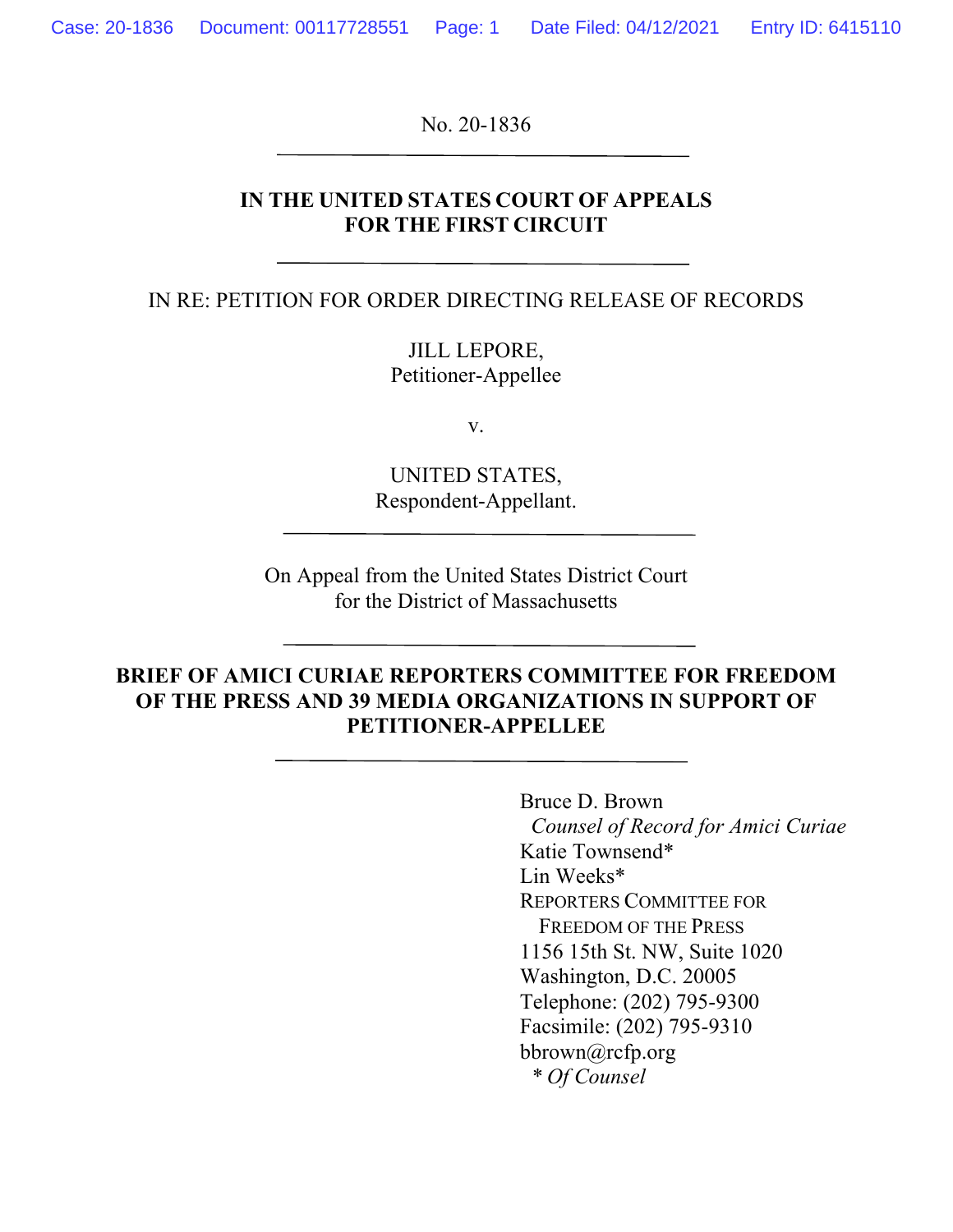#### **CORPORATE DISCLOSURE STATEMENTS**

The Reporters Committee for Freedom of the Press is an unincorporated association of reporters and editors with no parent corporation and no stock.

Advance Publications, Inc. ("Advance") certifies that it has no parent corporation and no publicly held corporation owns any of its stock.

ALM Media, LLC is privately owned, and no publicly held corporation owns 10% or more of its stock.

The Associated Press is a global news agency organized as a mutual news cooperative under the New York Not-For-Profit Corporation law. It is not publicly traded.

The Atlantic Monthly Group LLC is a privately-held media company, owned by Emerson Collective and Atlantic Media, Inc. No publicly held corporation owns 10% or more of its stock.

Boston Globe Media Partners, LLC, is a privately held company. No publicly held corporation owns 10% or more of its stock.

CBS Broadcasting Inc., on behalf of CBS News, is an indirect, wholly owned subsidiary of ViacomCBS Inc. ViacomCBS Inc. is a publicly traded company. National Amusements, Inc., a privately held company, beneficially owns the majority of the Class A voting stock of ViacomCBS Inc. ViacomCBS

ii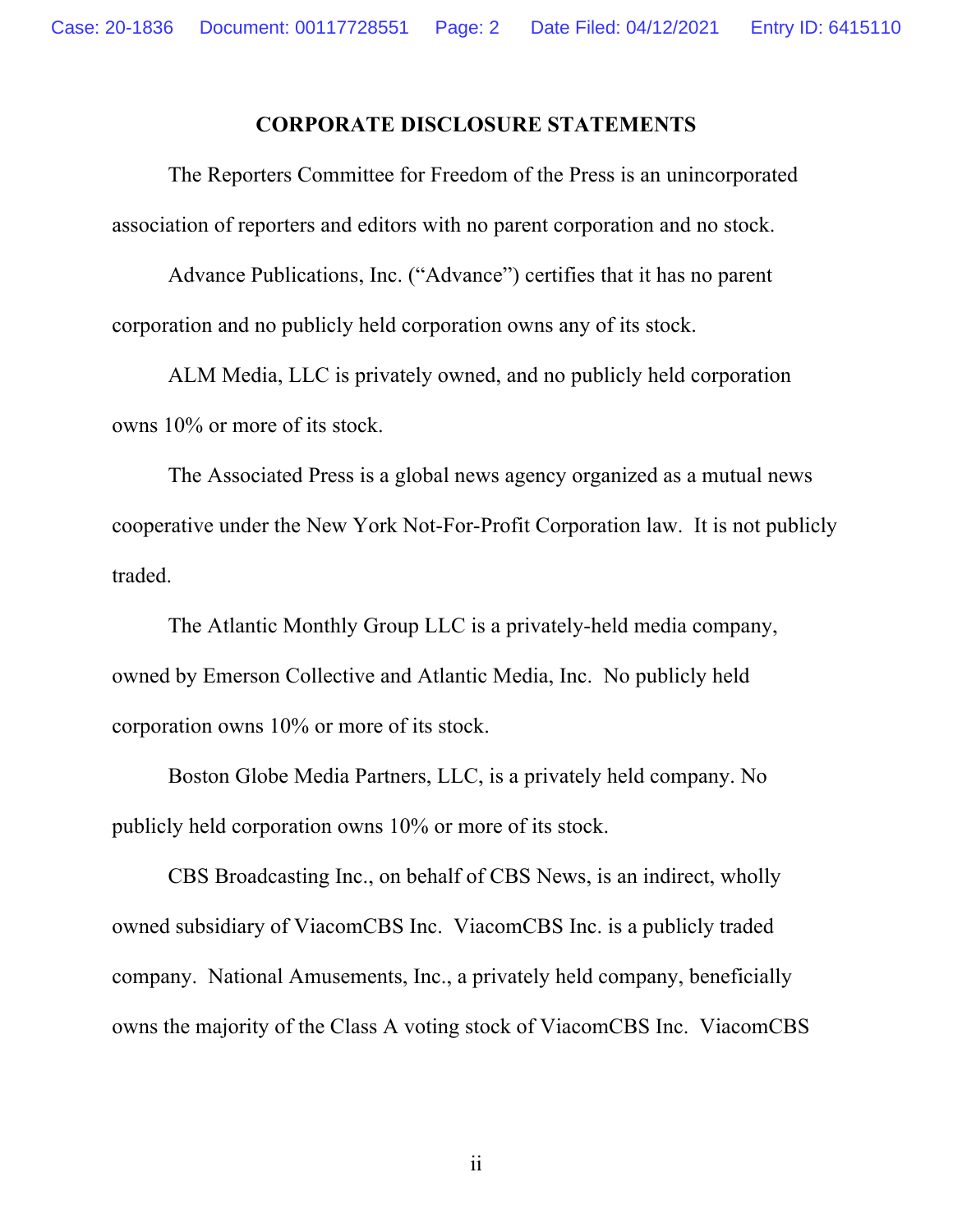Inc. is not aware of any publicly held entity owning 10% or more of its total common stock, i.e., Class A and Class B on a combined basis.

The Center for Investigative Reporting (d/b/a Reveal) is a California nonprofit public benefit corporation that is tax-exempt under section  $501(c)(3)$  of the Internal Revenue Code. It has no statutory members and no stock.

The Committee to Protect Journalists is a nonprofit organization with no parent corporation and no stock.

Dow Jones & Company, Inc. ("Dow Jones") is an indirect subsidiary of News Corporation, a publicly held company. Ruby Newco, LLC, an indirect subsidiary of News Corporation and a non-publicly held company, is the direct parent of Dow Jones. News Preferred Holdings, Inc., a subsidiary of News Corporation, is the direct parent of Ruby Newco, LLC. No publicly traded corporation currently owns ten percent or more of the stock of Dow Jones.

The E.W. Scripps Company is a publicly traded company with no parent company. No individual stockholder owns more than 10% of its stock.

Freedom of the Press Foundation does not have a parent corporation, and no publicly held corporation owns 10% or more of the stock of the organization.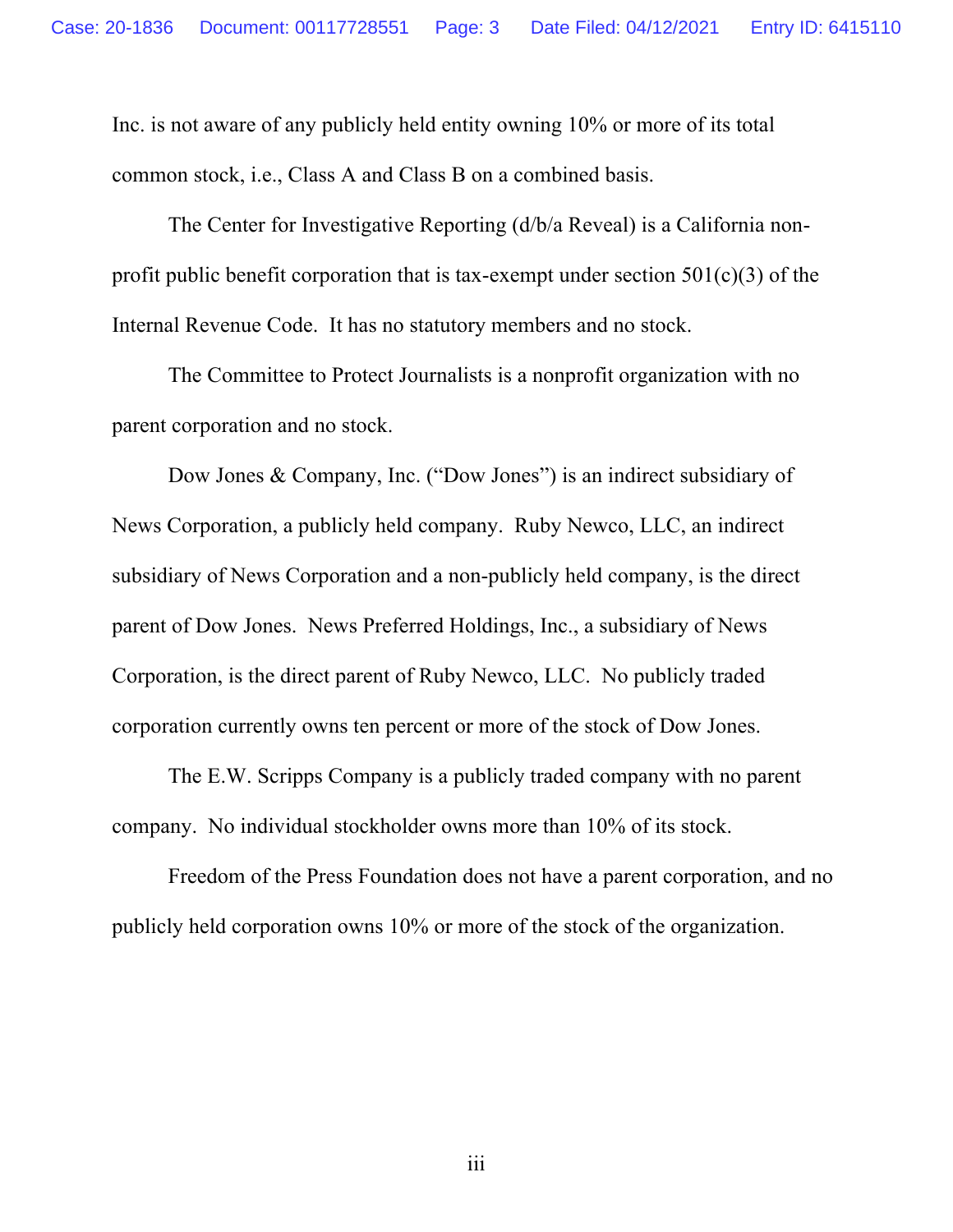Gannett Co., Inc. is a publicly traded company and has no affiliates or subsidiaries that are publicly owned. BlackRock, Inc. and the Vanguard Group, Inc. each own ten percent or more of the stock of Gannett Co., Inc.

Guardian US's legal entity is Guardian News & Media LLC, a company incorporated in Delaware, whose registered office is at 315 West 36th St, New York, NY 10018. Guardian News & Media LLC's parent corporation is Guardian News & Media Limited, a private company. No publicly held corporation owns 10% or more of Guardian US's stock.

The Inter American Press Association (IAPA) is a not-for-profit organization with no corporate owners.

The International Documentary Association is an not-for-profit organization with no parent corporation and no stock.

The McClatchy Company, LLC is privately owned by certain funds affiliated with Chatham Asset Management, LLC and does not have publicly traded stocks.

The Media Institute is a  $501(c)(3)$  non-stock corporation with no parent corporation.

The Foundation for National Progress, dba Mother Jones, is a nonprofit, public benefit corporation. It has no publicly-held shares.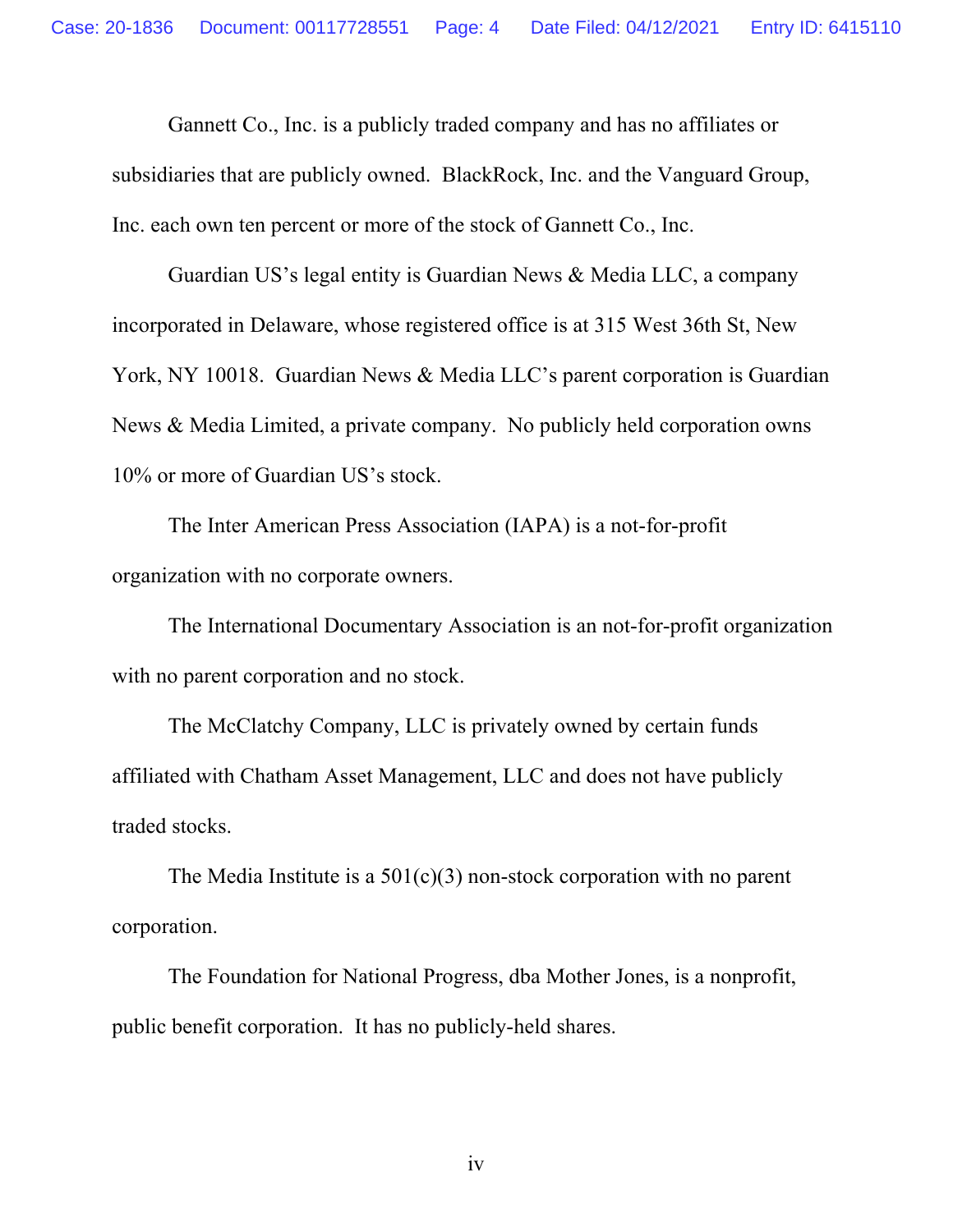MPA - The Association of Magazine Media has no parent companies, and no publicly held company owns more than 10% of its stock.

The National Freedom of Information Coalition is a nonprofit organization that has not issued any shares or debt securities to the public, and has no parent companies, subsidiaries, or affiliates that have issued any shares or debt securities to the public.

National Journal Group LLC is a privately-held media company, wholly owned by Atlantic Media, Inc. No publicly held corporation owns 10% or more of its stock.

National Newspaper Association is a non-stock nonprofit Florida corporation. It has no parent corporation and no subsidiaries.

National Press Photographers Association is a 501(c)(6) nonprofit organization with no parent company. It issues no stock and does not own any of the party's or amicus' stock.

New England First Amendment Coalition has no parent corporation and no stock.

The New York Times Company is a publicly traded company and has no affiliates or subsidiaries that are publicly owned. No publicly held company owns 10% or more of its stock.

v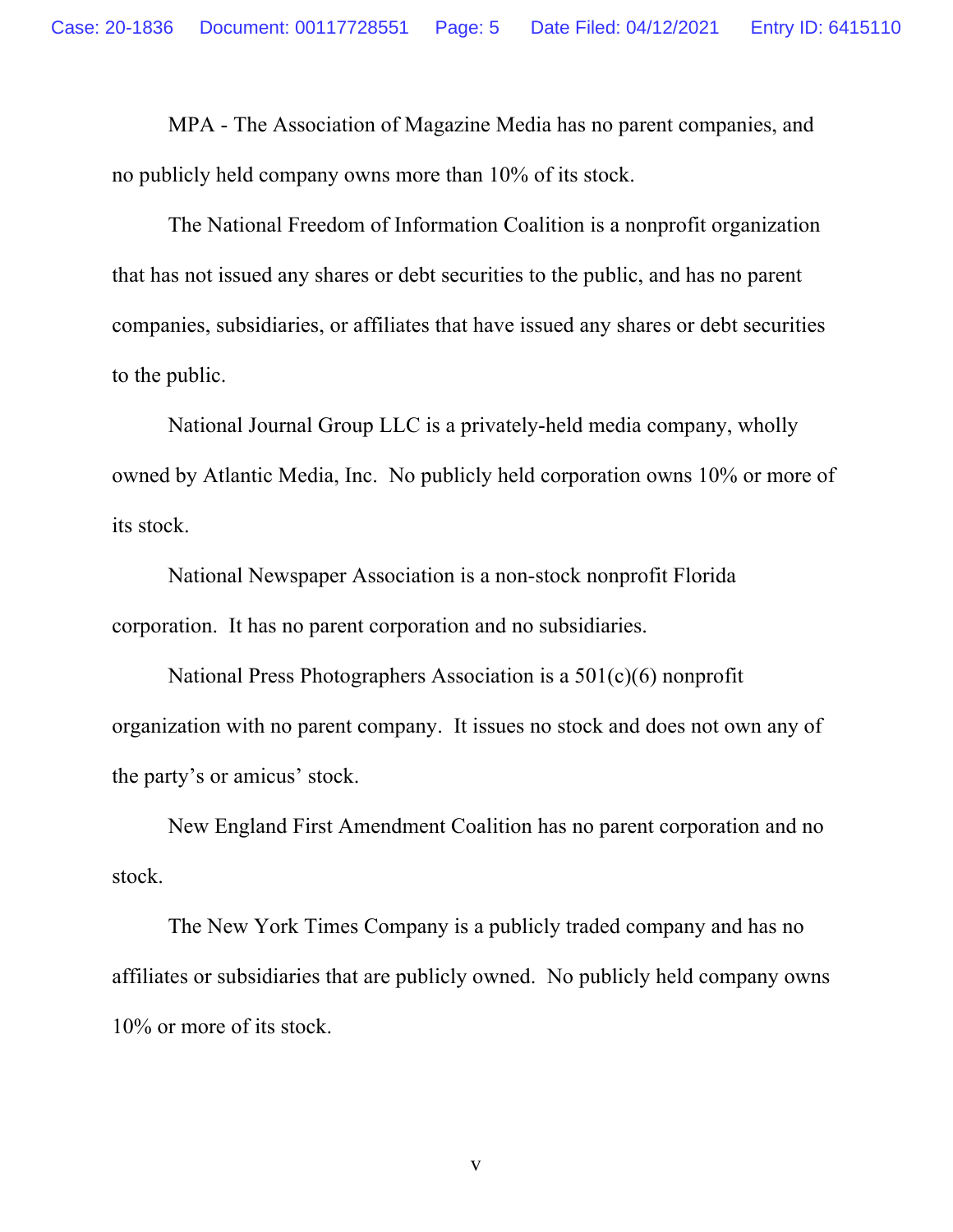The News Leaders Association has no parent corporation and does not issue any stock.

Newsday LLC is a Delaware limited liability company whose members are Tillandsia Media Holdings LLC and Newsday Holdings LLC. Newsday Holdings LLC is an indirect subsidiary of Cablevision Systems Corporation. Cablevision Systems Corporation is (a) directly owned by Altice USA, Inc., a Delaware corporation which is publicly traded on the New York Stock Exchange and (b) indirectly owned by Altice N.V., a Netherlands public company.

Online News Association is a not-for-profit organization. It has no parent corporation, and no publicly traded corporation owns 10% or more of its stock.

No publicly held corporations own any stock in the Philadelphia Inquirer, PBC, or its parent company, the non-profit Lenfest Institute for Journalism, LLC.

POLITICO LLC's parent corporation is Capitol News Company. No publicly held corporation owns 10% or more of POLITICO LLC's stock.

Pulitzer Center on Crisis Reporting is a non-profit organization with no parent corporation and no stock.

Radio Television Digital News Association is a nonprofit organization that has no parent company and issues no stock.

The Society of Environmental Journalists is a  $501(c)(3)$  non-profit educational organization. It has no parent corporation and issues no stock.

vi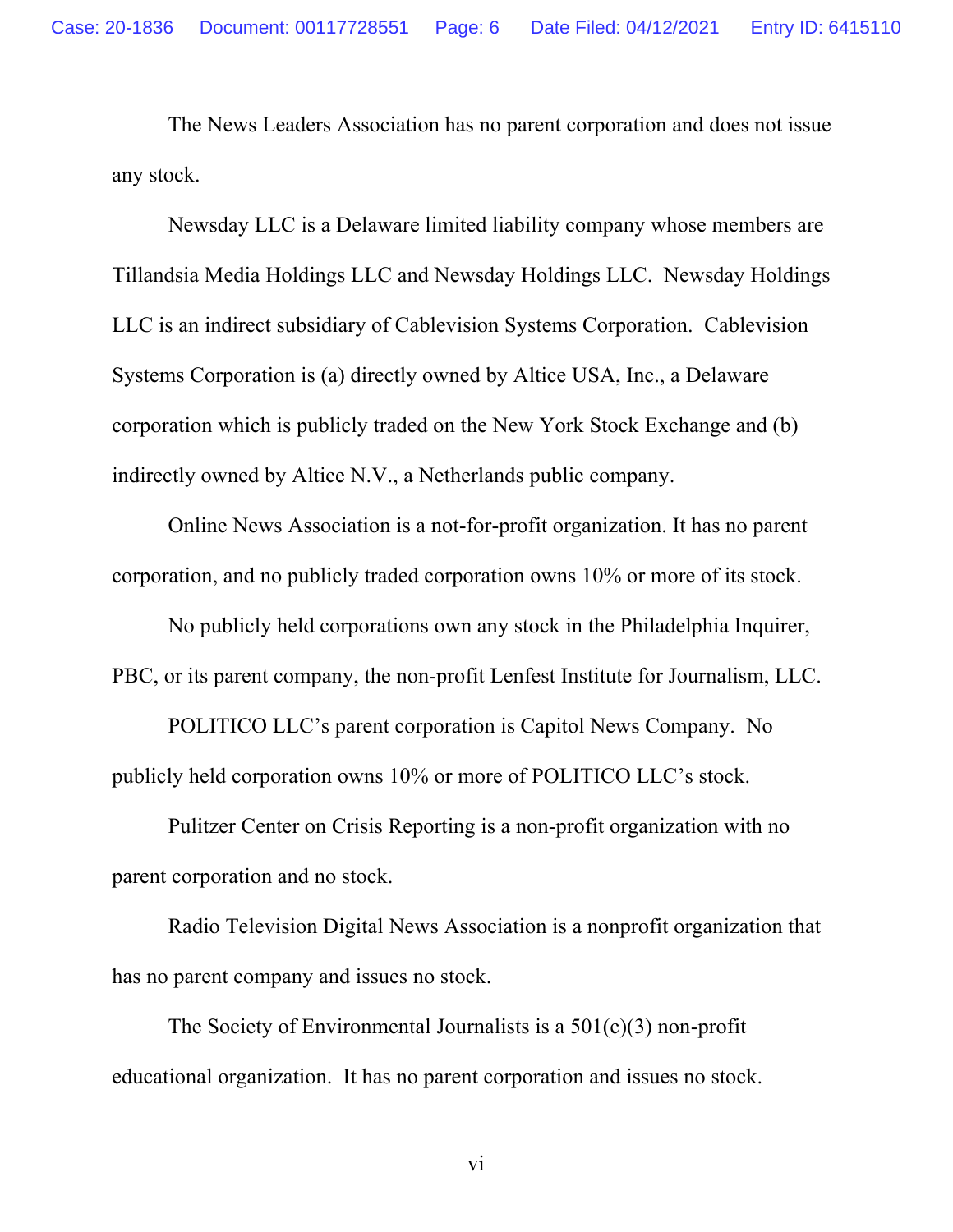Society of Professional Journalists is a non-stock corporation with no parent company.

Tribune Publishing Company is a publicly held corporation. Alden Global Capital and affiliates own over 10% of Tribune Publishing Company's common stock. Nant Capital LLC, Dr. Patrick Soon-Shiong and California Capital Equity, LLC together own over 10% of Tribune Publishing Company's stock.

The Tully Center for Free Speech is a subsidiary of Syracuse University.

Vox Media, LLC has no parent corporation. NBCUniversal Media, LLC, a publicly held corporation, owns at least 10% of Vox's stock.

WP Company LLC d/b/a The Washington Post is a wholly-owned subsidiary of Nash Holdings LLC, a holding company owned by Jeffrey P. Bezos. WP Company LLC and Nash Holdings LLC are both privately held companies with no securities in the hands of the public.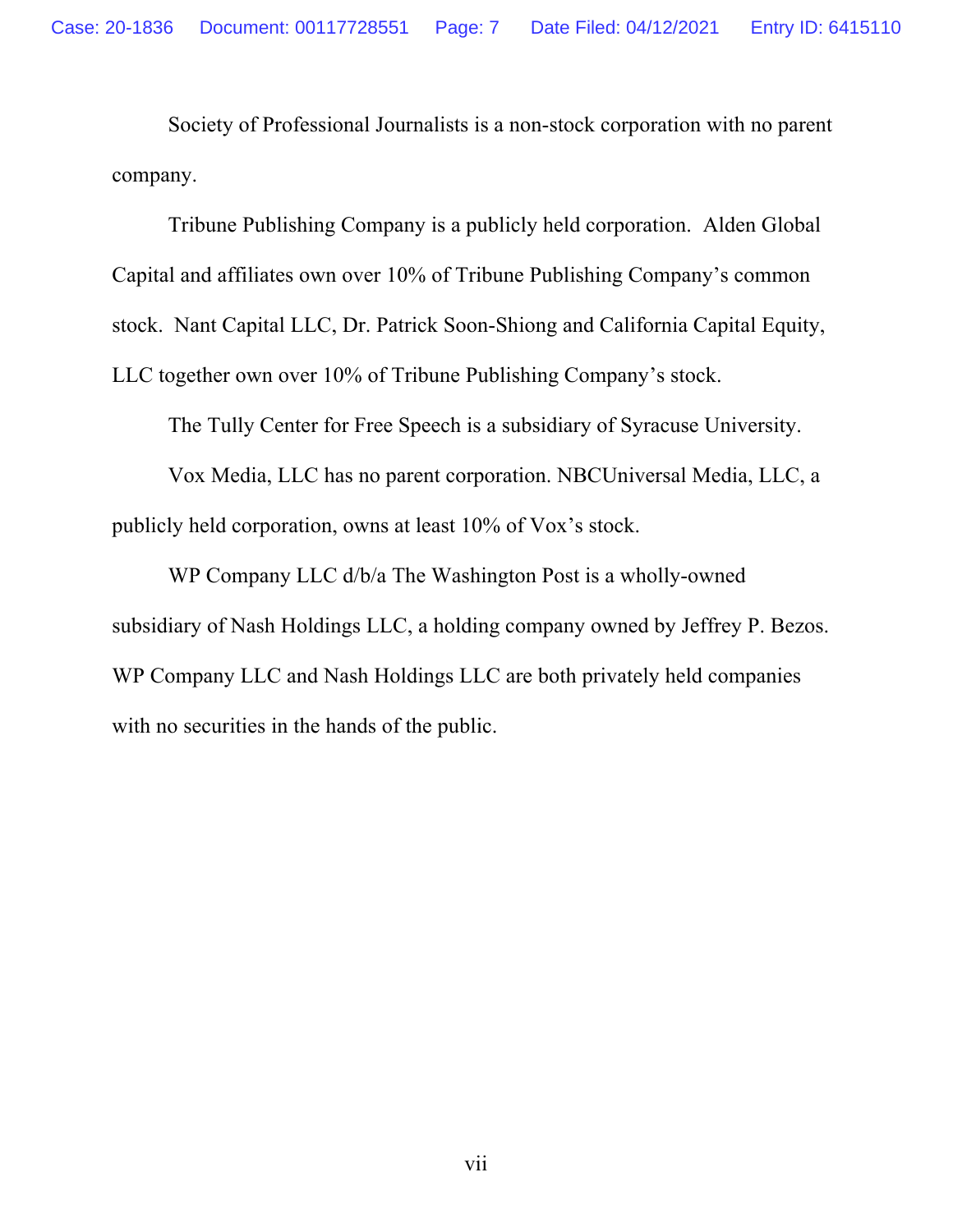# **TABLE OF CONTENTS**

| IDENTITY OF AMICI CURIAE, THEIR INTEREST IN THE CASE, AND                                                                                                     |
|---------------------------------------------------------------------------------------------------------------------------------------------------------------|
| THE SOURCE OF THEIR AUTHORITY TO FILE THIS BRIEF  1                                                                                                           |
|                                                                                                                                                               |
|                                                                                                                                                               |
| A district court may authorize the disclosure of grand jury records to<br>I.<br>the public in appropriate cases pursuant to its inherent, supervisory         |
| A. Federal courts' inherent, supervisory authority over grand juries<br>includes the power to authorize the disclosure of grand jury                          |
| B. Rule 6(e) did not displace district courts' historical authority to<br>order the disclosure of grand jury materials in appropriate cases 13                |
| II. The district court's application of the factors identified by the Second<br>Circuit in <i>Craig</i> appropriately reconciled the importance of grand jury |
| III. The public interest and ends of justice would be served by affirming<br>the district court's exercise of its inherent discretion to disclose grand       |
| A. Ossification of the exceptions to grand jury secrecy to those<br>explicitly listed in Rule $6(e)$ would be detrimental to the public                       |
| B. The public interest would be served by affirming the district<br>court's order disclosing the grand jury records sought by                                 |
|                                                                                                                                                               |
|                                                                                                                                                               |
|                                                                                                                                                               |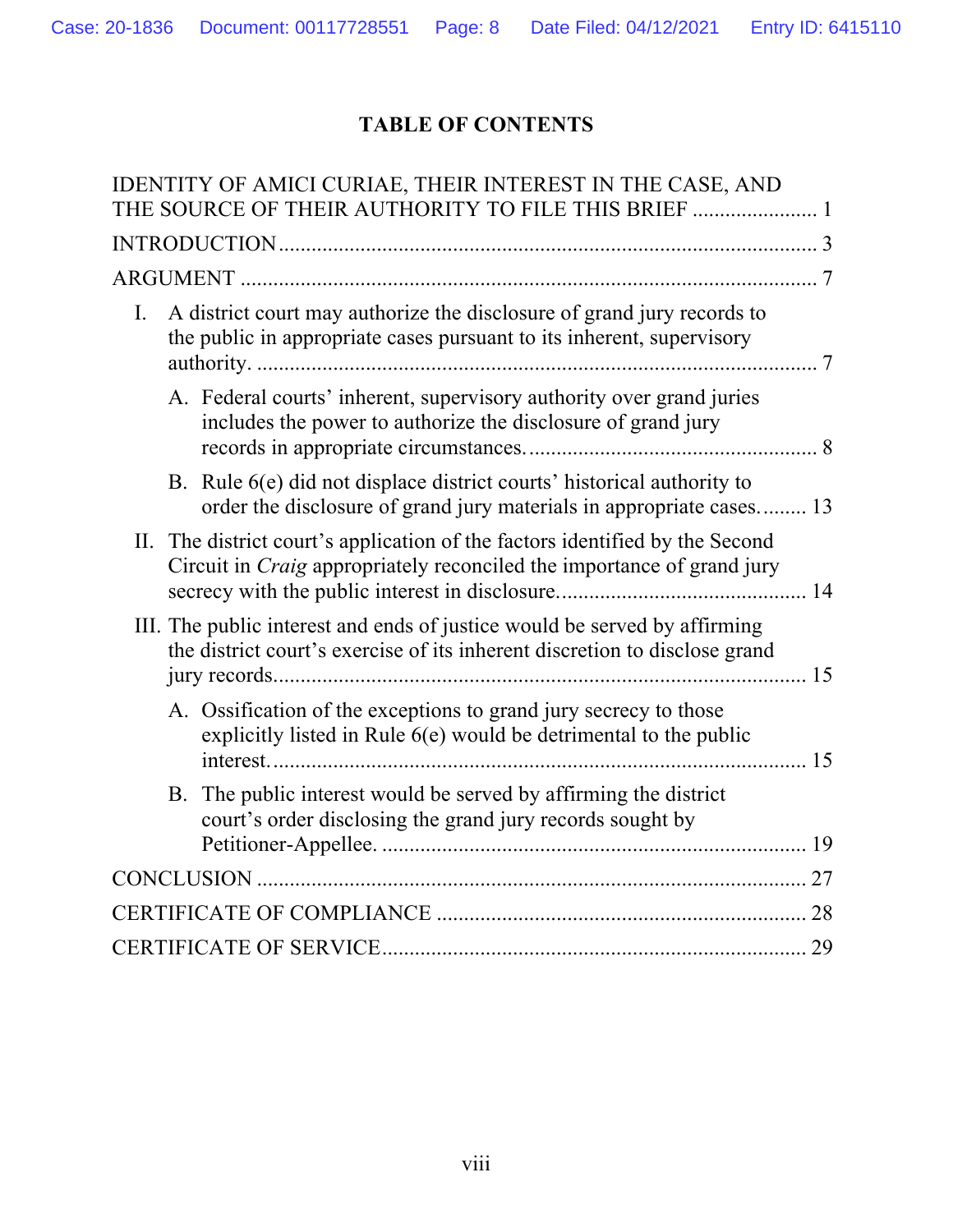## **TABLE OF AUTHORITIES**

## **Cases**

| Carlson v. United States, 109 F. Supp. 3d 1025 (N.D. Ill. 2015)14, 26                    |
|------------------------------------------------------------------------------------------|
|                                                                                          |
|                                                                                          |
|                                                                                          |
| Douglas Oil Co. of Cal. v. Petrol Stops Nw., 441 U.S. 211 (1979) 9, 10, 13               |
|                                                                                          |
| In re Am. Historical Ass'n, 49 F. Supp. 2d 274 (S.D.N.Y. 1999)6, 9, 14, 22               |
| In re Application of USA,<br>No. 19-WR-10 (BAH), 2019 WL 4619698 (D.D.C. Aug. 6, 2019)18 |
|                                                                                          |
|                                                                                          |
|                                                                                          |
| In re Grand Jury Subpoena Duces Tecum, 797 F.2d 676 (8th Cir. 1986)                      |
| In re Nat'l Sec. Archive,                                                                |
|                                                                                          |
| In re Report & Recommendation of June 5, 1972 Grand Jury,                                |
|                                                                                          |
|                                                                                          |
|                                                                                          |
|                                                                                          |
|                                                                                          |
|                                                                                          |
|                                                                                          |
|                                                                                          |
|                                                                                          |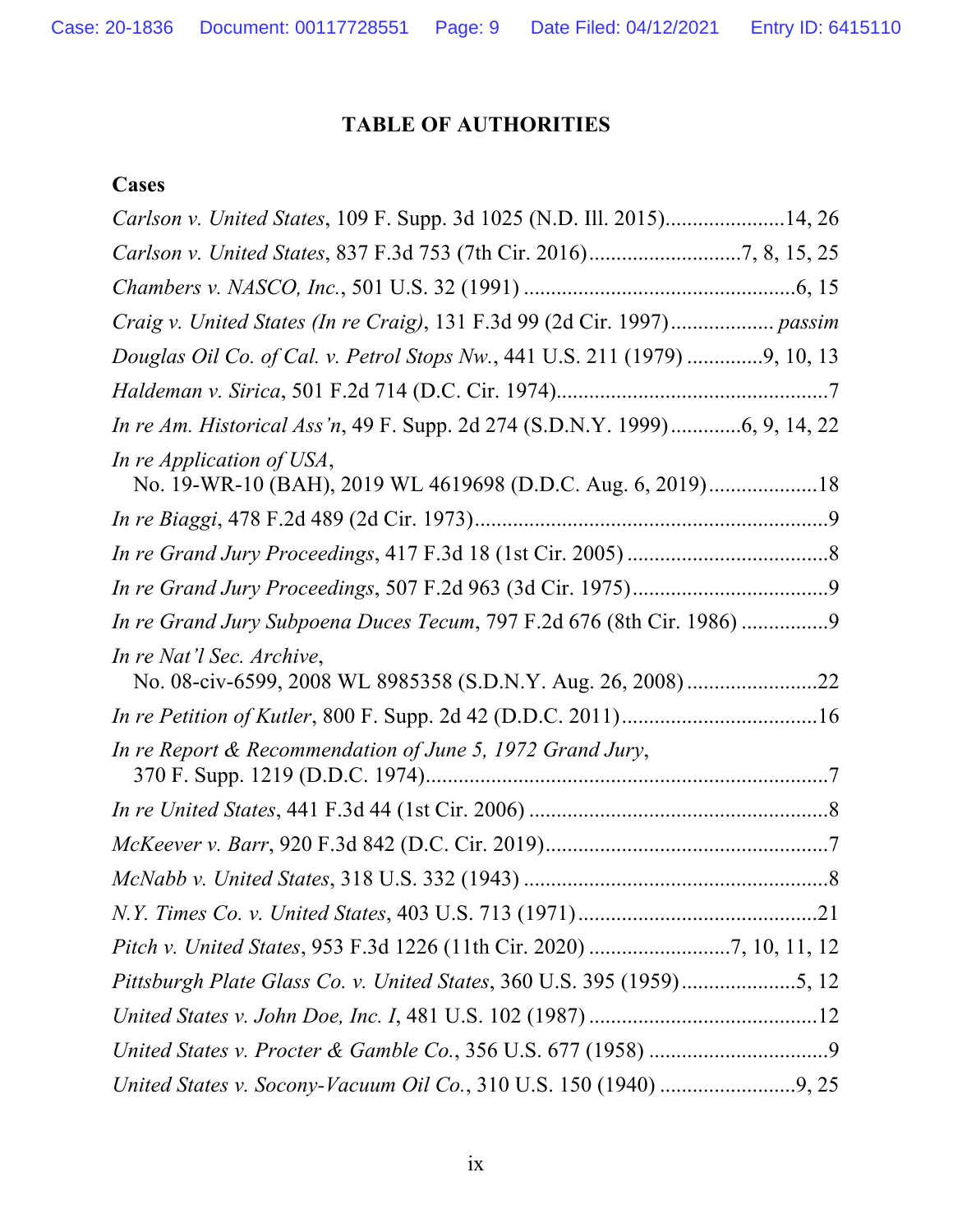# **Statutes**

| <b>Other Authorities</b>                                                                                                                      |
|-----------------------------------------------------------------------------------------------------------------------------------------------|
| Daniel Ellsberg, Lying About Vietnam, N.Y. Times, June 29, 2001,                                                                              |
| Docketing Statement for United States of America, Carlson v. United States,                                                                   |
| Fed. R. Crim P. 6(e)(3)(C), Advisory Committee Notes to 1983 Amendment14                                                                      |
|                                                                                                                                               |
| Fed. R. Crim. P. 6(e)(1), Advisory Committee Notes to 1979 Amendment  14                                                                      |
| Gabe Rottman, Special Analysis of the May 2019 Superseding Indictment of<br>Julian Assange, Reporters Comm. for Freedom of the Press, May 30, |
| Gabe Rottman, Government Leaks to the Press Are Crucial to Our<br>Democracy. So Why Are We Suddenly Punishing Them So Harshly?,               |
| Harold Edgar & Benno C. Schmidt, Jr., The Espionage Statutes and<br>Publication of Defense Information, 73 Colum. L. Rev. 929 (1973)22        |
| Jameel Jaffer, The Espionage Act and a Growing Threat to Press Freedom,                                                                       |
| James Rosen, Watergate: Nixon Warned Grand Jury on Pentagon Spy Ring,<br>Fox News, Nov. 10, 2011, https://perma.cc/YQ22-NV5W 17               |
| Janny Scott, Now It Can Be Told: How Neil Sheehan Got the Pentagon<br>Papers, N.Y. Times, Jan. 7, 2021, https://perma.cc/DK5S-ZECE3           |
| Josh Gerstein, Leniency for AIPAC Leaker, POLITICO, June 11, 2009,<br>https://perma.cc/TUB9-BY2U<br>.23                                       |
| Kevin K. Washburn, Restoring the Grand Jury, 76 Fordham L. Rev. 2333                                                                          |
| Kim Geiger, Nixon's Long-Secret Grand Jury Testimony Released, L.A.                                                                           |
| Laura Poitras, I Am Guilty of Violating the Espionage Act, N.Y. Times, Dec.                                                                   |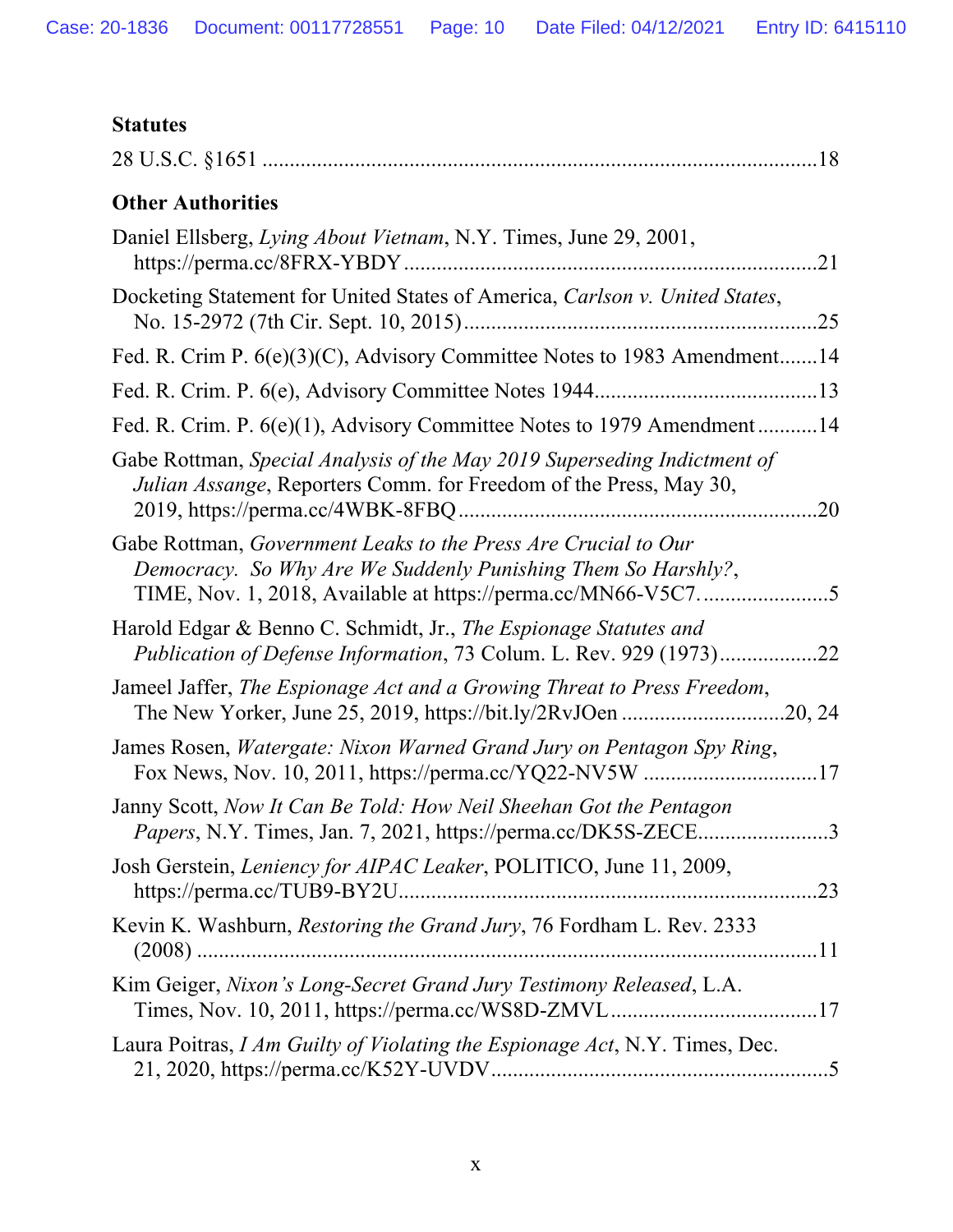| Letter from the Honorable Daniel Patrick Moynihan to President William                                                                    |           |
|-------------------------------------------------------------------------------------------------------------------------------------------|-----------|
| Martin Arnold, New Trial Barred, N.Y. Times, May 12, 1973,                                                                                | 21        |
| Neil Sheehan, <i>The Covert War</i> , N.Y. Times, June 13, 1971,                                                                          | $\cdot$ 3 |
| Neil Sheehan, Vietnam Archive: Pentagon Study Traces 3 Decades of<br>Growing U.S. Involvement, N.Y. Times, June 13, 1971,                 | $\cdot$ 3 |
| Niraj Chokshi, Behind the Race to Publish the Top-Secret Pentagon Papers,<br>N.Y. Times, Dec. 20, 2017, https://perma.cc/VYL2-54BC 3      |           |
| Nixon's Watergate Grand Jury Testimony, L.A. Times, Nov. 10, 2011,                                                                        |           |
| Noah Feldman, World War II Leak Case is a Win for Edward Snowden,<br>Bloomberg Opinion, Sept. 19, 2016, https://perma.cc/BEL2-A3Q3        | .26       |
| Ofer Raban, Is the Assange Indictment a Threat to the First Amendment?,                                                                   | .26       |
| Rachel Weiner, Former Intelligence Analyst Daniel Hale Pleads Guilty to<br>Leaking Classified Information, Wash. Post, Mar. 31, 2021,     | 24        |
| Reporters Committee for Freedom of the Press, Federal Cases Involving<br>Unauthorized Disclosures to the News Media, 1778 to the Present, | .24       |
| Richard Calkins, The Fading Myth of Grand Jury Secrecy, 1 J. Marshall J.                                                                  |           |
| Theodore L. Gatchel, The Danger Posed by Leakers, Providence Journal,                                                                     |           |
| Timothy M. Phelps, 'Nixon Being Nixon' - This Time Under Oath, L.A.                                                                       |           |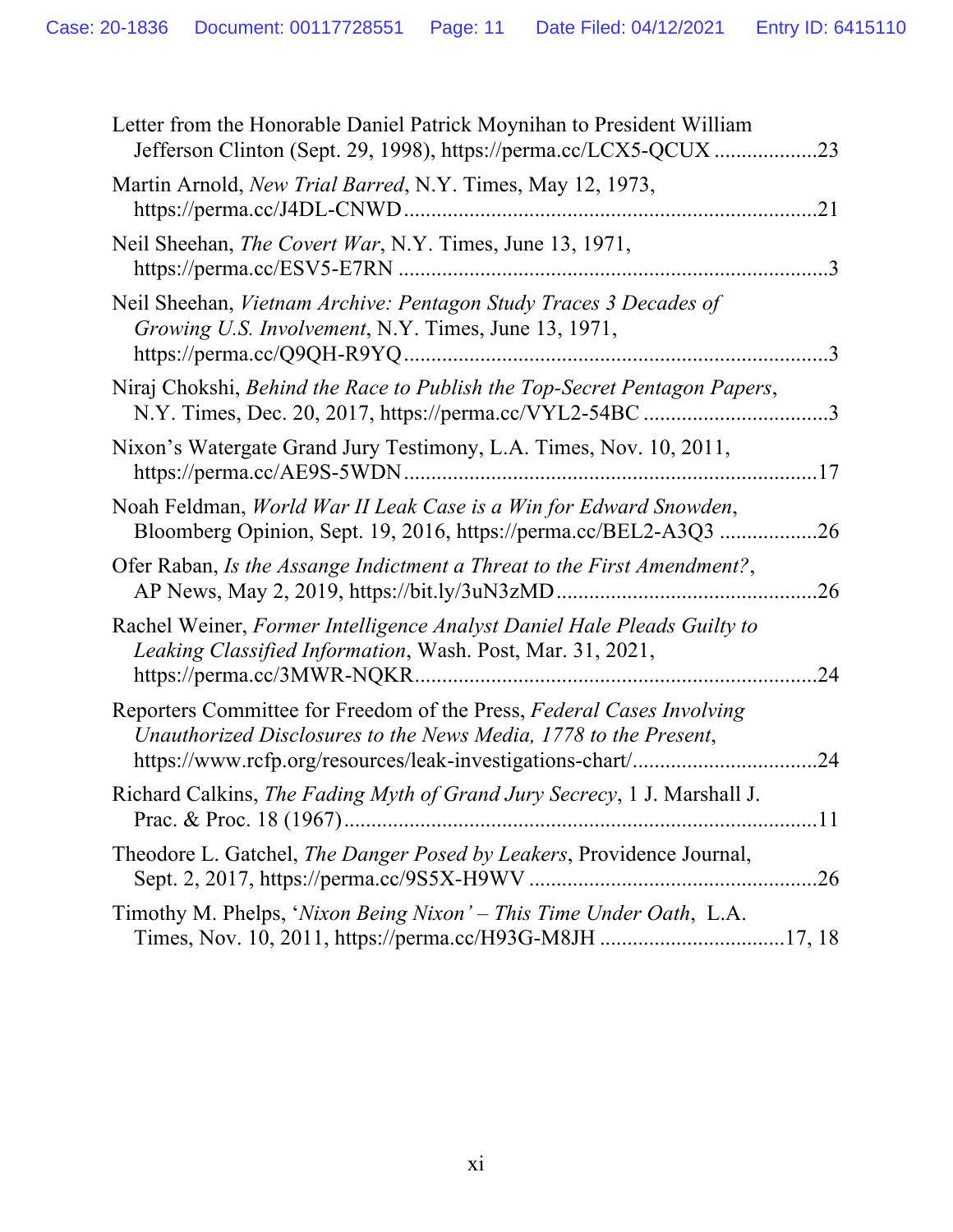### **IDENTITY OF AMICI CURIAE, THEIR INTEREST IN THE CASE, AND THE SOURCE OF THEIR AUTHORITY TO FILE THIS BRIEF**

Amici have obtained consent to file this brief from both parties and therefore may file it pursuant to Federal Rule of Appellate Procedure 29(a)(2).

Pursuant to Federal Rule of Appellate Procedure 29(a)(4), amici state that no party's counsel authored this brief in whole or in part, and no party, party's counsel, or any other person, other than the amici curiae, their members, or their counsel, contributed money that was intended to fund preparing or submitting the brief.

Amici are the Reporters Committee for Freedom of the Press, Advance Publications, Inc., ALM Media, LLC, The Associated Press, The Atlantic Monthly Group LLC, Boston Globe Media Partners, LLC, CBS Broadcasting Inc., on behalf of CBS News, The Center for Investigative Reporting (d/b/a Reveal), Committee to Protect Journalists, Dow Jones & Company, Inc., The E.W. Scripps Company, Freedom of the Press Foundation, Fundamedios Inc., Gannett Co., Inc., The Guardian U.S., Inter American Press Association, International Documentary Assn., The McClatchy Company, LLC, The Media Institute, Mother Jones, MPA - The Association of Magazine Media, National Freedom of Information Coalition, National Journal Group LLC, National Newspaper Association, National Press Photographers Association, New England First Amendment Coalition, The New York Times Company, The News Leaders Association, Newsday LLC, Online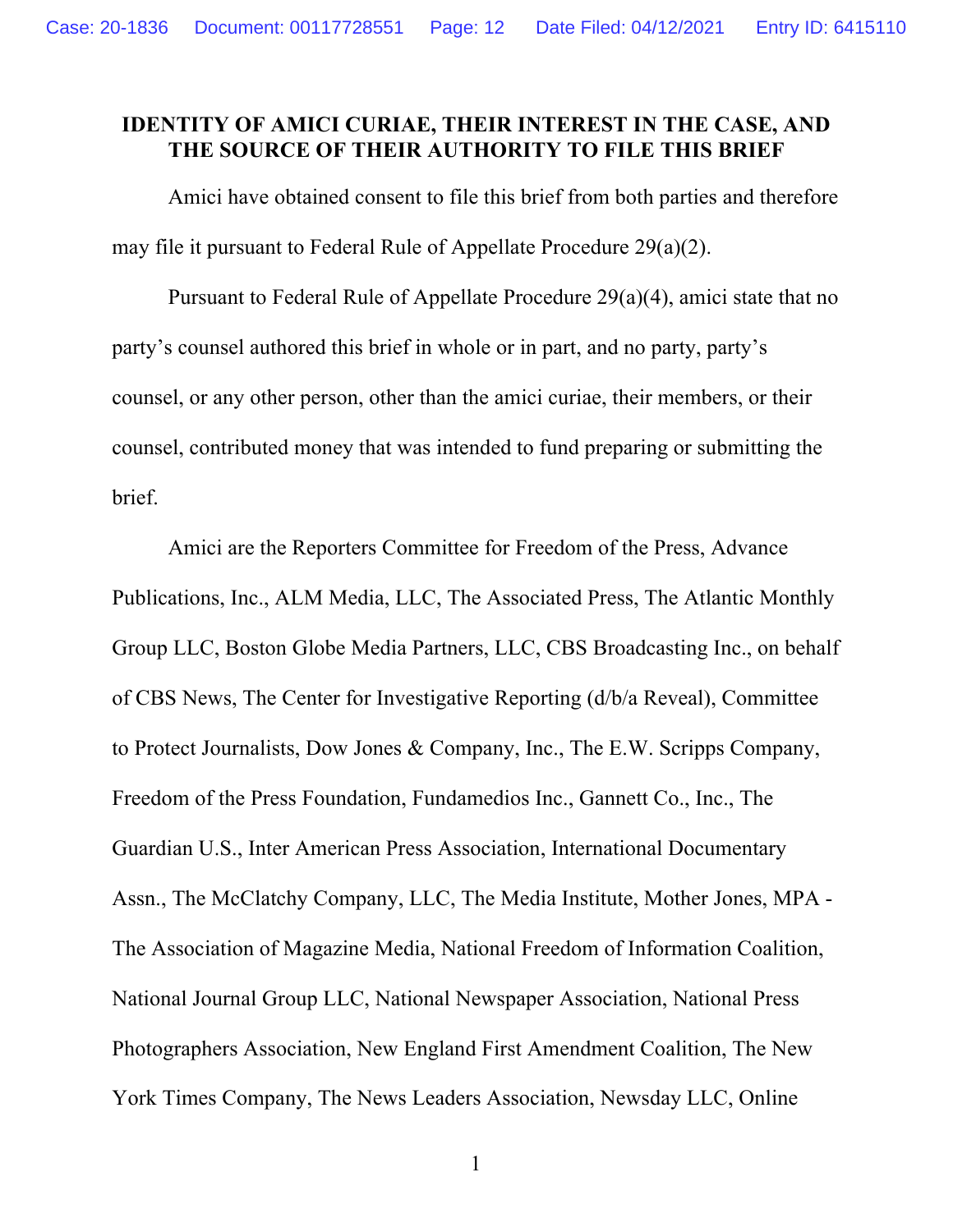News Association, The Philadelphia Inquirer, POLITICO LLC, Pulitzer Center on Crisis Reporting, Radio Television Digital News Association, Society of Environmental Journalists, Society of Professional Journalists, Tribune Publishing Company, Tully Center for Free Speech, Vox Media, LLC, The Washington Post.

Amici are media outlets and organizations that advocate on behalf of journalists and the press. Lead amicus the Reporters Committee for Freedom of the Press is a voluntary, unincorporated association of reporters and editors that works to defend the First Amendment rights and freedom of information interests of the news media.

Amici, some of whom have successfully sought the disclosure of grand jury materials in exceptional circumstances similar to those present in this case in order to further the work of journalists covering matters of particular social, political, and historical significance, have an especially powerful interest in this case. Amici agree with Petitioner-Appellee that federal courts possess the inherent authority to disclose grand jury materials in appropriate circumstances other than those expressly enumerated in Federal Rule of Criminal Procedure 6(e)—an interpretation of the law that is consistent with the origin and history of the Rule and is in accord with decisions of both the Second and Seventh Circuits. For the reasons herein, amici urge this Court to affirm the district court's decision.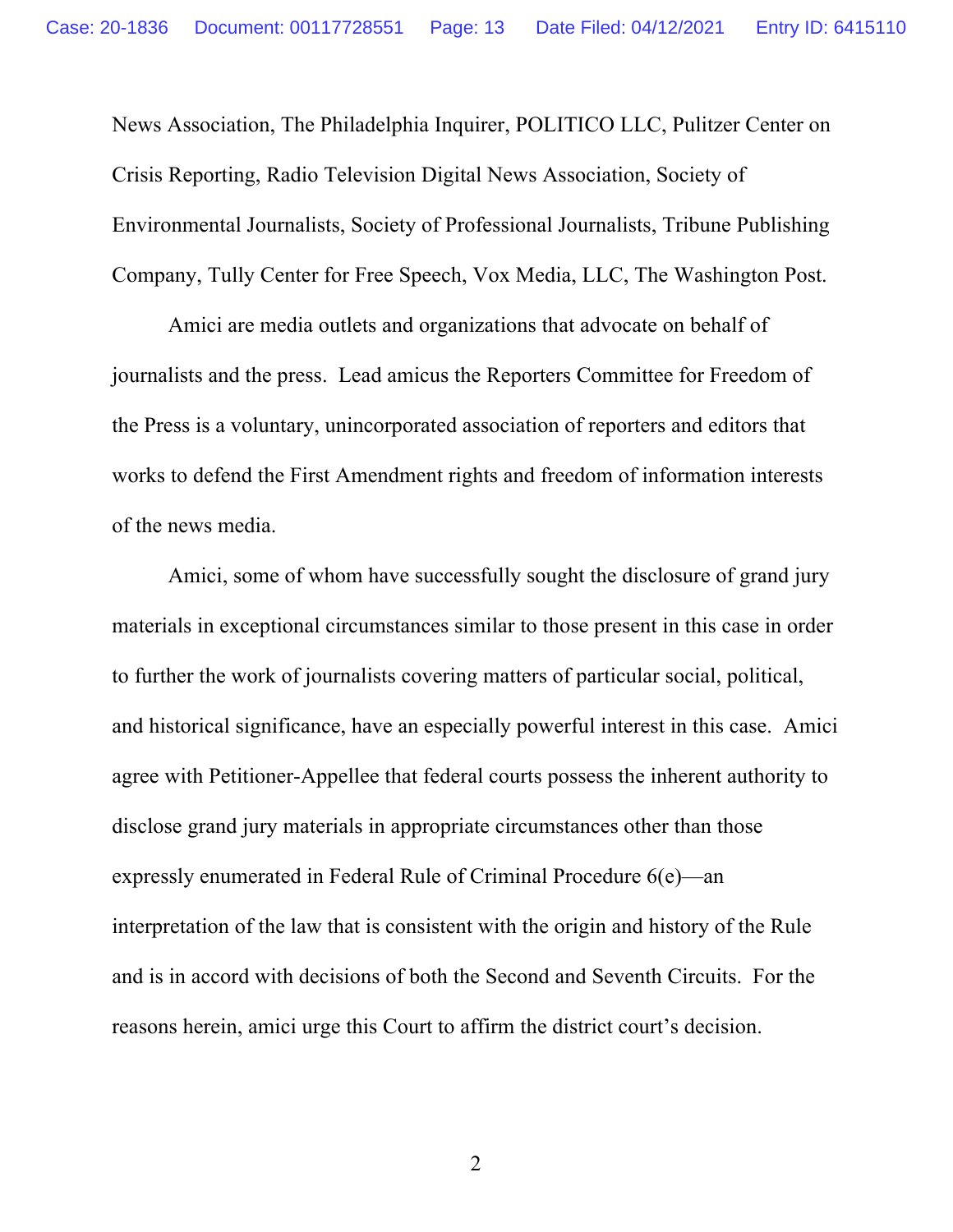#### **INTRODUCTION**

Fifty years ago this June, *The New York Times* published the first installments of a massive, secret history of the United States' political and military involvement in Vietnam created by the Department of Defense that would come to be known as the Pentagon Papers. *See* Neil Sheehan, *Vietnam Archive: Pentagon Study Traces 3 Decades of Growing U.S. Involvement*, N.Y. Times, June 13, 1971, at 1; <sup>1</sup> Neil Sheehan, *The Covert War*, N.Y. Times, June 13, 1971, at 38. 2 The *Times, The Washington Post,* and other newspapers obtained the classified study from whistleblower Daniel Ellsberg, who "illicitly copied the entire report, hoping that making it public would hasten an end to a war he had come passionately to oppose." Janny Scott, *Now It Can Be Told: How Neil Sheehan Got the Pentagon Papers*, N.Y. Times, Jan. 7, 2021, at B10; <sup>3</sup> Niraj Chokshi, *Behind the Race to Publish the Top-Secret Pentagon Papers*, N.Y. Times, Dec. 20, 2017. 4

Yet even before the first installment of the Pentagon Papers was published, a federal criminal investigation already had commenced into their disclosure. Ellsberg and his former colleague Anthony Russo were indicted on charges of theft and espionage by a grand jury in Los Angeles in June of 1971; at the same time,

<sup>&</sup>lt;sup>1</sup> Available at https://perma.cc/Q9QH-R9YQ.<br><sup>2</sup> Available at https://perma.cc/ESV5 E7PN

Available at https://perma.cc/ESV5-E7RN.

 $3$  Available at https://perma.cc/DK5S-ZECE.<br> $4$  Available at https://perma.cc/VVI.2.54BC

<sup>4</sup> Available at https://perma.cc/VYL2-54BC.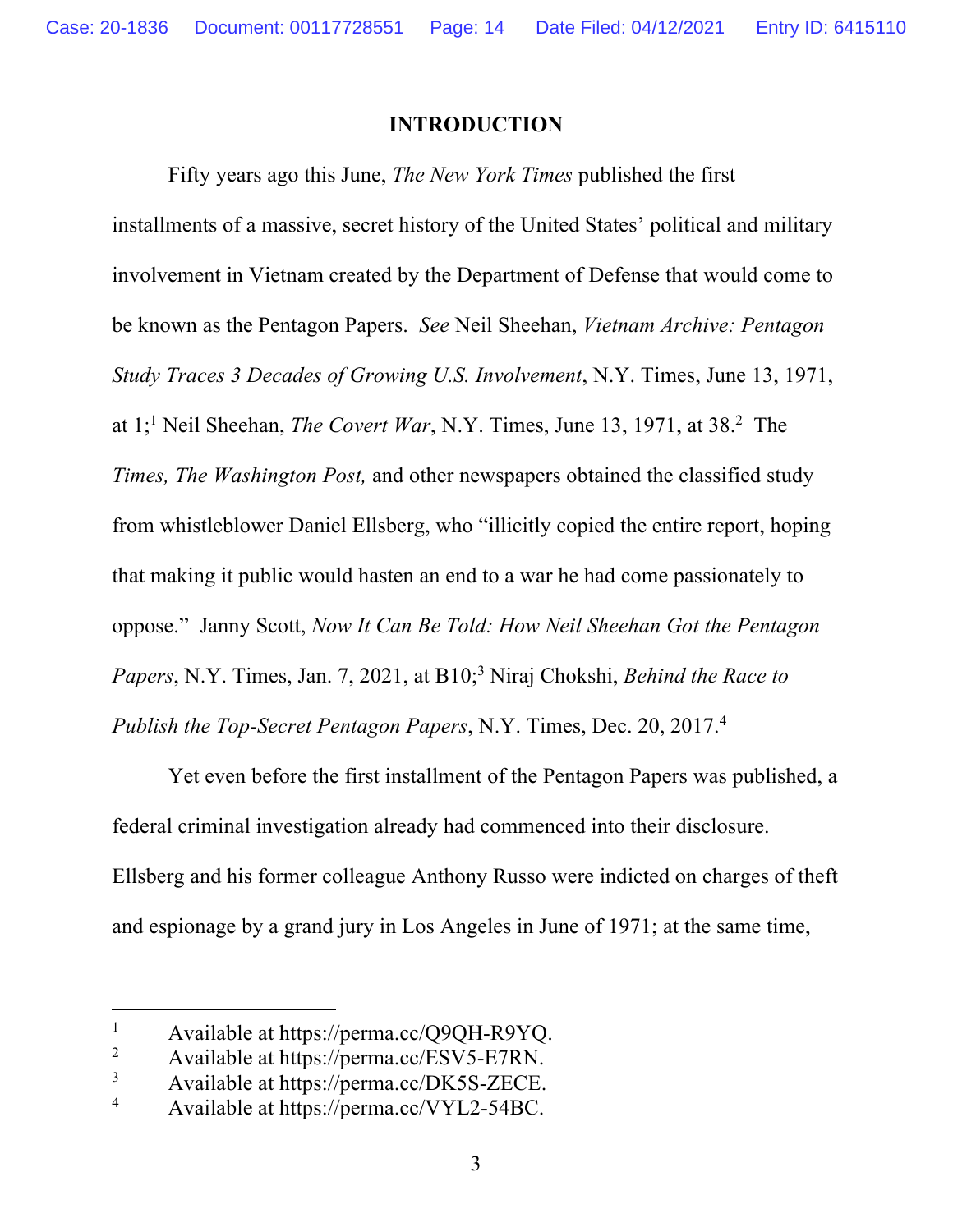another grand jury was empaneled in Boston. Mem. and Order on Pet. for Order Directing Release of Records and Mot. to Dismiss at 2, *Lepore v. United States*, No. 18-mc-91539 (D. Mass. Feb. 4, 2020) ("District Court Opinion"). When that latter grand jury was discharged without returning any indictments, a second Boston-based grand jury was convened in August of 1971. *Id*. This appeal arises from a district court order granting a request from Petitioner-Appellee Jill Lepore—a professor of American history at Harvard and a staff writer for *The New Yorker*—for access to the records of those Boston grand juries charged with investigating disclosure of the Pentagon Papers.

Ellsberg's "leak" of the Pentagon Papers stands as one of the most consequential unauthorized disclosures of government information to the news media in American history. And the government's attempted prosecution of Ellsberg and Russo in 1971 for that disclosure is not only of profound historical significance, but it also raises legal, political, and societal questions that reverberate into the present day. Since 2009, the number of prosecutions of individuals charged under the Espionage Act—a 1917 statute intended to address spying by or on behalf of foreign nations—for allegedly making unauthorized disclosures of government information to members of the news media has risen precipitously, a development that has had serious ramifications for newsgathering, and has been the subject of ongoing public debate. *See, e.g.*, Laura Poitras, *I Am*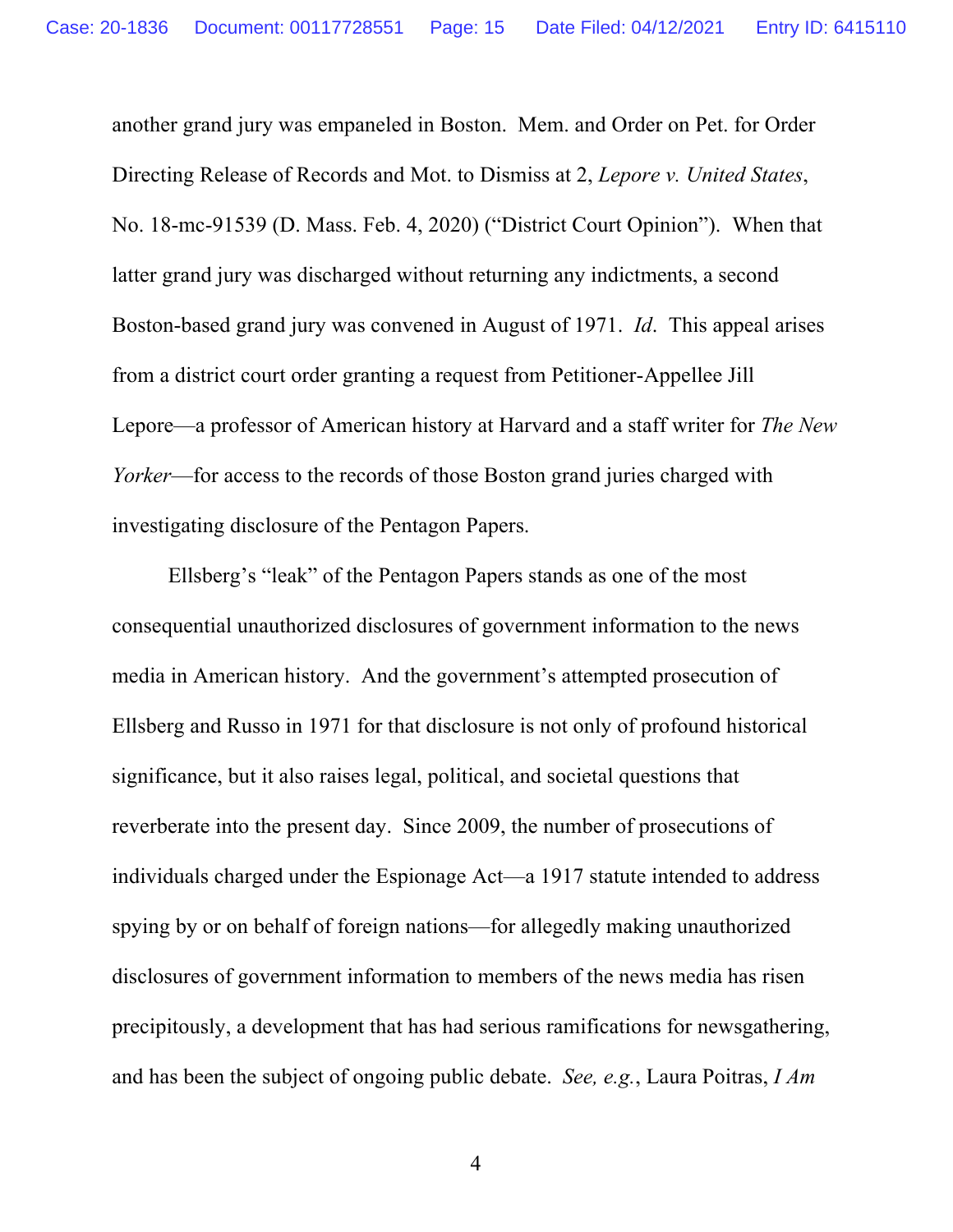*Guilty of Violating the Espionage Act*, N.Y. Times, Dec. 21, 2020;<sup>5</sup> Gabe Rottman, *Government Leaks to the Press Are Crucial to Our Democracy. So Why Are We Suddenly Punishing Them So Harshly?*, TIME, Nov. 1, 2018. 6

Amici agree with Petitioner-Appellee that the district court's order authorizing the disclosure of records from the Boston grand juries was "fully consonant with the role of the supervising court and will not unravel the foundations of secrecy upon which the grand jury is premised." *Craig v. United States (In re Craig)*, 131 F.3d 99, 103 (2d Cir. 1997) ("*Craig*"). First, the government's argument that Federal Rule of Criminal Procedure 6(e) prohibits a federal court from authorizing the disclosure of grand jury records in any circumstance not expressly listed in Rule 6(e)(3)(E) ignores the language and the historical development of the Rule, and the longstanding principle recognized by the Supreme Court that disclosure of grand jury records is "committed to the discretion of the trial judge." *Pittsburgh Plate Glass Co. v. United States*, 360 U.S. 395, 399 (1959). The enumerated "exceptions to the secrecy rule" found in Rule  $6(e)(3)(E)$  "have developed through conformance of Rule 6 to the 'developments' wrought in decisions of the federal courts,' not *vice versa*." *In re Am. Historical* 

 $5$  Available at https://perma.cc/K52Y-UVDV.<br> $6$  Available at https://perma.cc/MN66 V5C7

<sup>6</sup> Available at https://perma.cc/MN66-V5C7.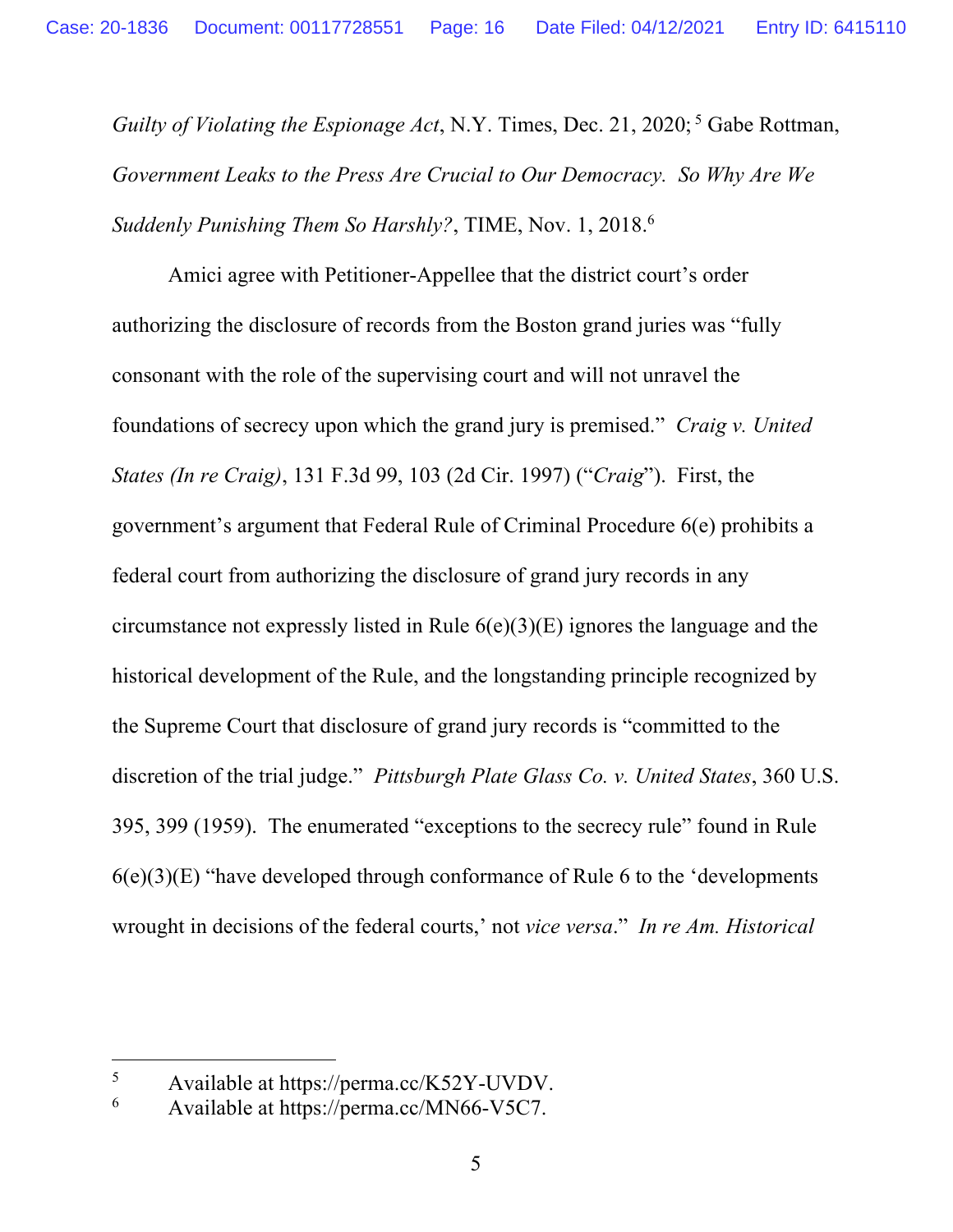*Ass'n*, 49 F. Supp. 2d 274, 286 (S.D.N.Y. 1999) ("*Historical Ass'n*") (citation omitted). $<sup>7</sup>$ </sup>

Second, the district court properly looked to the framework first applied by the Second Circuit in *Craig*. The Second Circuit identified a series of nonexhaustive factors for district courts to consider when determining whether disclosure is warranted, including, *inter alia*, "the identity of the party seeking disclosure," the reasons for seeking disclosure and the specific information sought, and "how long ago the grand jury proceedings took place." *Craig*, 131 F.3d at 106. This approach, which allows for the consideration of any and all relevant facts, and makes the public interest in disclosure a primary consideration, is consistent with the type of "restraint and discretion" that befits the exercise of a court's inherent powers. *Chambers v. NASCO, Inc.*, 501 U.S. 32, 44 (1991).

Here, the district court's order authorizing the public release of records from the Boston grand juries was a proper exercise of the district court's discretion that will, "in the long run, build confidence in our government by affirming that it is open, in all respects, to scrutiny by the people." *Historical Ass'n*, 49 F. Supp. 2d at 295. For the reasons herein, amici urge this Court to affirm the district court's order.

<sup>&</sup>lt;sup>7</sup> All references herein to the "Rules" are to the Federal Rules of Criminal Procedure unless otherwise stated.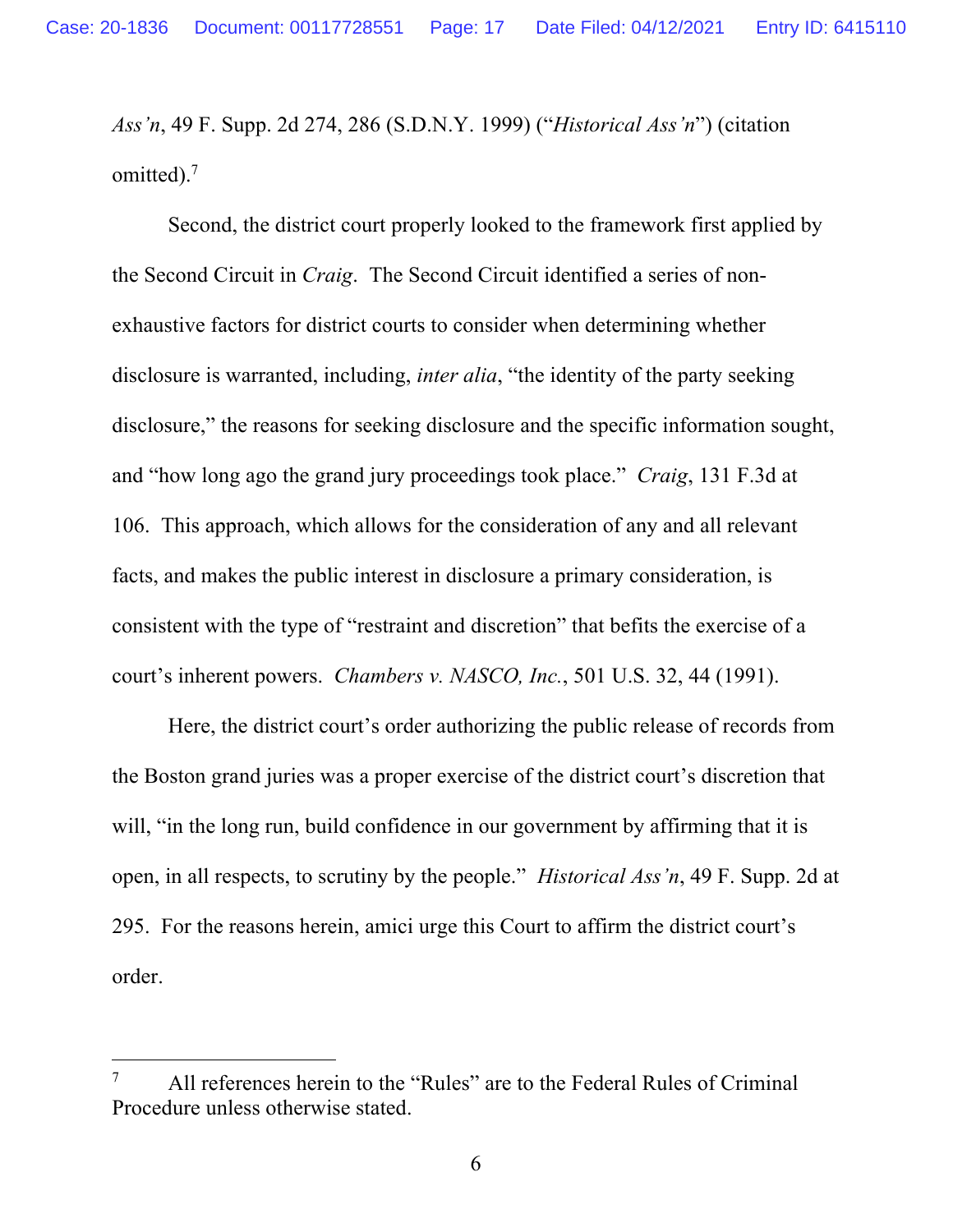#### **ARGUMENT**

## **I. A district court may authorize the disclosure of grand jury records to the public in appropriate cases pursuant to its inherent, supervisory authority.**

The government's primary argument on appeal is that district courts lack any authority to permit the disclosure of grand jury records in any situation not expressly listed in Rule 6(e)(3)(E). Government Br. at 15–20. Squarely rejected by the Second Circuit in *Craig*, 131 F.3d at 103, and the Seventh Circuit in *Carlson v. United States*, 837 F.3d 753 (7th Cir. 2016), this argument was accepted by the Eleventh Circuit in *Pitch v. United States*, 953 F.3d 1226, 1229 (11th Cir. 2020) (en banc) and the D.C. Circuit in *McKeever v. Barr*, 920 F.3d 842, 846 (D.C. Cir. 2019) (holding that "deviations from the detailed list of exceptions in Rule  $6(e)$  are not permitted").<sup>8</sup> Amici agree with Petitioner-Appellee that, as the district

<sup>8</sup> Arguably, the majority of the panel in *McKeever* departed from D.C. Circuit precedent. As now-Chief Judge Srinivasan wrote in dissent, in *Haldeman v. Sirica*, 501 F.2d 714 (D.C. Cir. 1974), the D.C. Circuit, sitting en banc, considered an appeal from a district court order disclosing materials from the Watergate grand jury. The D.C. Circuit in *Haldeman* emphasized that Rule 6(e) "'continues the traditional practice of secrecy on the part of members of the grand jury, *except when the court permits a disclosure*.'" *See McKeever*, 920 F.3d at 854 (Srinivasan, J., dissenting) (quoting *In re Report & Recommendation of June 5, 1972 Grand Jury*, 370 F. Supp. 1219, 1227 (D.D.C. 1974)). As Judge Srinivasan noted, "when our court in *Haldeman* endorsed [*In re Report & Recommendation of June 5, 1972 Grand Jury*], we in my view affirmed [the] understanding that a district court retains discretion to release grand jury materials outside the Rule 6(e) exceptions." *McKeever*, 920 F.3d at 855 (Srinivasan, J., dissenting).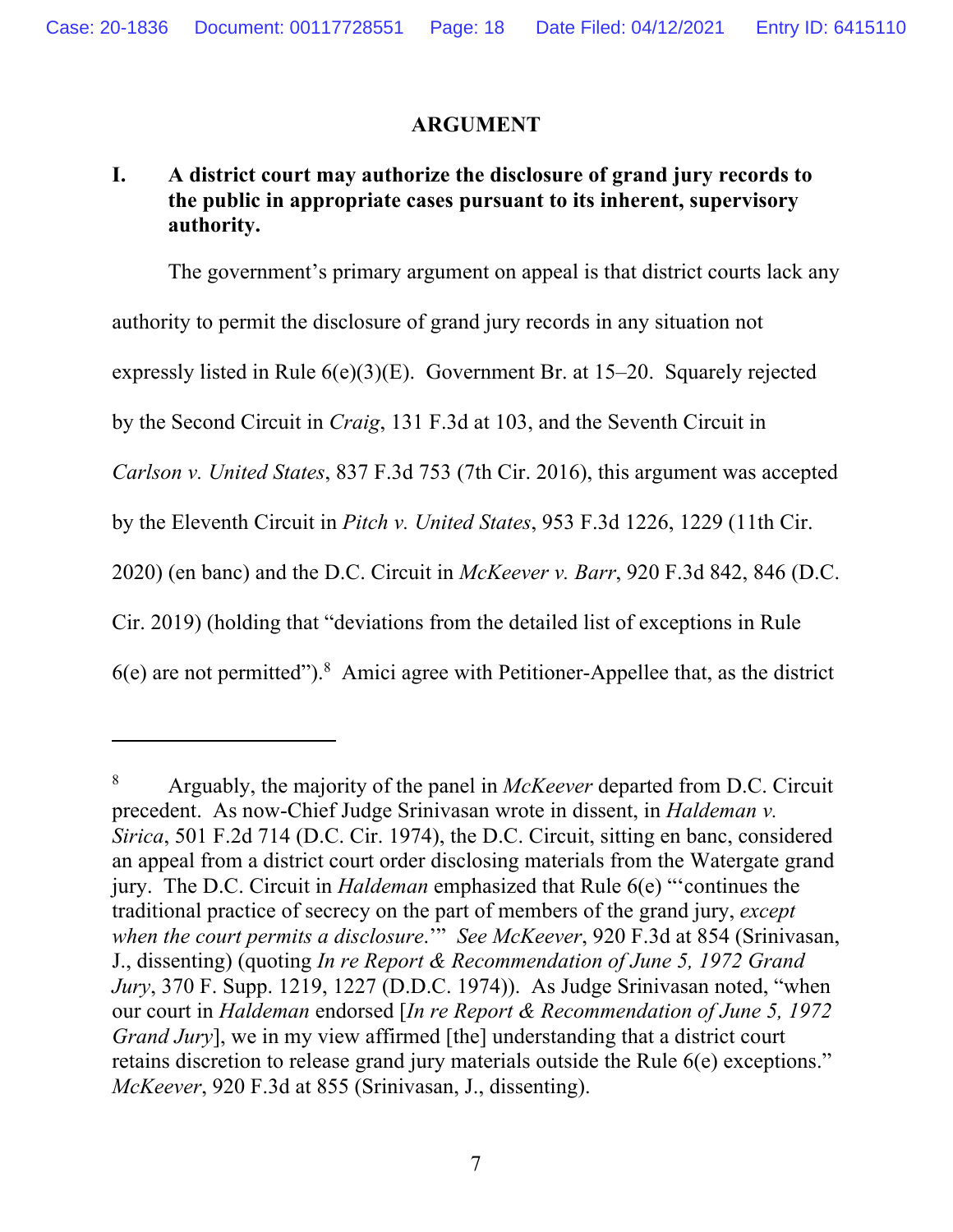court recognized, below, the government's argument is foreclosed in this Circuit by the reasoning of *In re Grand Jury Proceedings*, 417 F.3d 18 (1st Cir. 2005), s*ee* District Court Opinion at 6–7, the language of Rule  $6(e)(3)$ ,<sup>9</sup> and contraindicating statements by both the Supreme Court and the Advisory Committee on Criminal Rules to the effect that Rule 6(e) is but declaratory of the broad discretion historically afforded to federal courts to determine, in a given circumstance, whether a departure from the general rule of grand jury secrecy is permitted. *See Carlson v. United States*, 837 F.3d 753 (7th Cir. 2016); *Craig*, 131 F.3d 99. Given the strength and breadth of authority contradicting the government's argument, amici urge this Court to affirm the district court's sound conclusion that Rule 6(e)'s enumerated exceptions to the rule of grand jury secrecy are not exclusive.

#### **A. Federal courts' inherent, supervisory authority over grand juries includes the power to authorize the disclosure of grand jury records in appropriate circumstances.**

Federal courts' "inherent supervisory authority over grand juries" is "well recognized." *In re United States*, 441 F.3d 44, 57 (1st Cir. 2006) (citing *McNabb v. United States*, 318 U.S. 332, 340–41, 346–47 (1943)). Such authority has been said to derive from a federal court's "power to call a grand jury into existence," as well as its "power to issue and [its] duty to enforce grand jury subpoenas." *In re* 

<sup>&</sup>lt;sup>9</sup> *See id.* at 8 ("[I]t is clear that, unlike Rule  $6(e)(2)(A)$ , subsections (e)(3) and (e)(3)(E) contain no limiting language such as 'unless these rules provide otherwise,' 'except in accordance with these rules,' or 'only.'").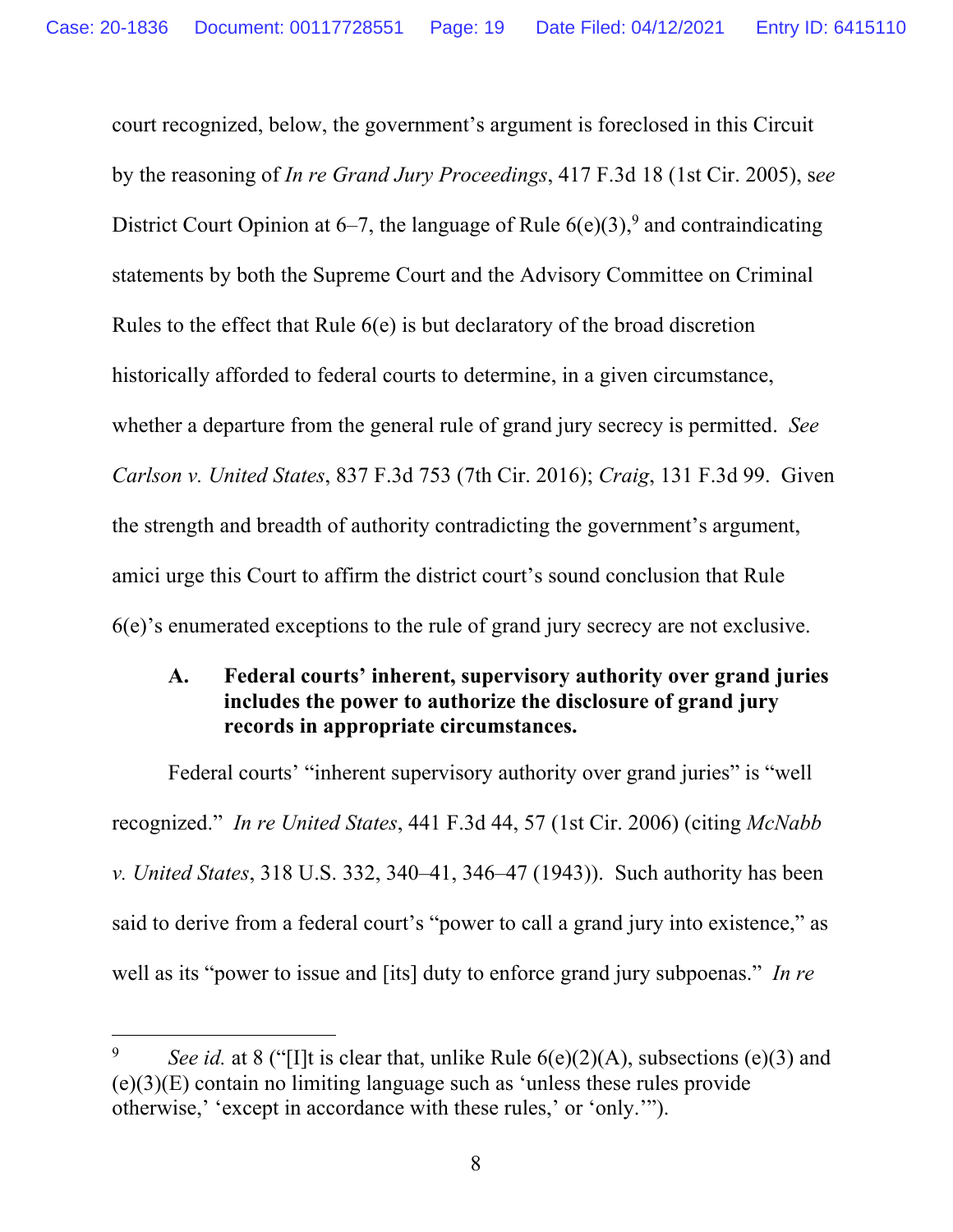*Grand Jury Proceedings*, 507 F.2d 963, 964 n.2 (3d Cir. 1975); *see also In re Grand Jury Subpoena Duces Tecum*, 797 F.2d 676, 680 n.4 (8th Cir. 1986) ("It is axiomatic that the grand jury derives its power from the district court and therefore acts under the inherent supervision of the court.").

While proceedings before a grand jury have generally "been closed to the public, and records of such proceedings have been kept from the public eye," *Douglas Oil Co. of Cal. v. Petrol Stops Nw.*, 441 U.S. 211, 218 n.9 (1979) ("*Douglas*"), the "'tradition'" of grand jury secrecy "'is not,'" and has never been, "'absolute.'" *Craig*, 131 F.3d at 103 (quoting *In re Biaggi*, 478 F.2d 489, 492 (2d Cir. 1973) ("*Biaggi*")). "[F]ederal courts historically have exercised [their] supervisory power . . . to develop exceptions to the rule of secrecy when appropriate." *Historical Ass'n*, 49 F. Supp. 2d at 286 (finding it "unquestionable that courts possess supervisory power to develop rules regarding this discrete aspect of grand jury procedure"); *see also United States v. Socony-Vacuum Oil Co.*, 310 U.S. 150, 233–34 (1940) (acknowledging that "[g]rand jury testimony is ordinarily confidential," but stating that "after the grand jury's functions are ended, disclosure is wholly proper where the ends of justice require it").

The Supreme Court has articulated a number of purposes served by the general rule of grand jury secrecy. *See, e.g.*, *Douglas*, 441 U.S. at 219 n.10; *see also United States v. Procter & Gamble Co.*, 356 U.S. 677, 681 n.6 (1958). As

9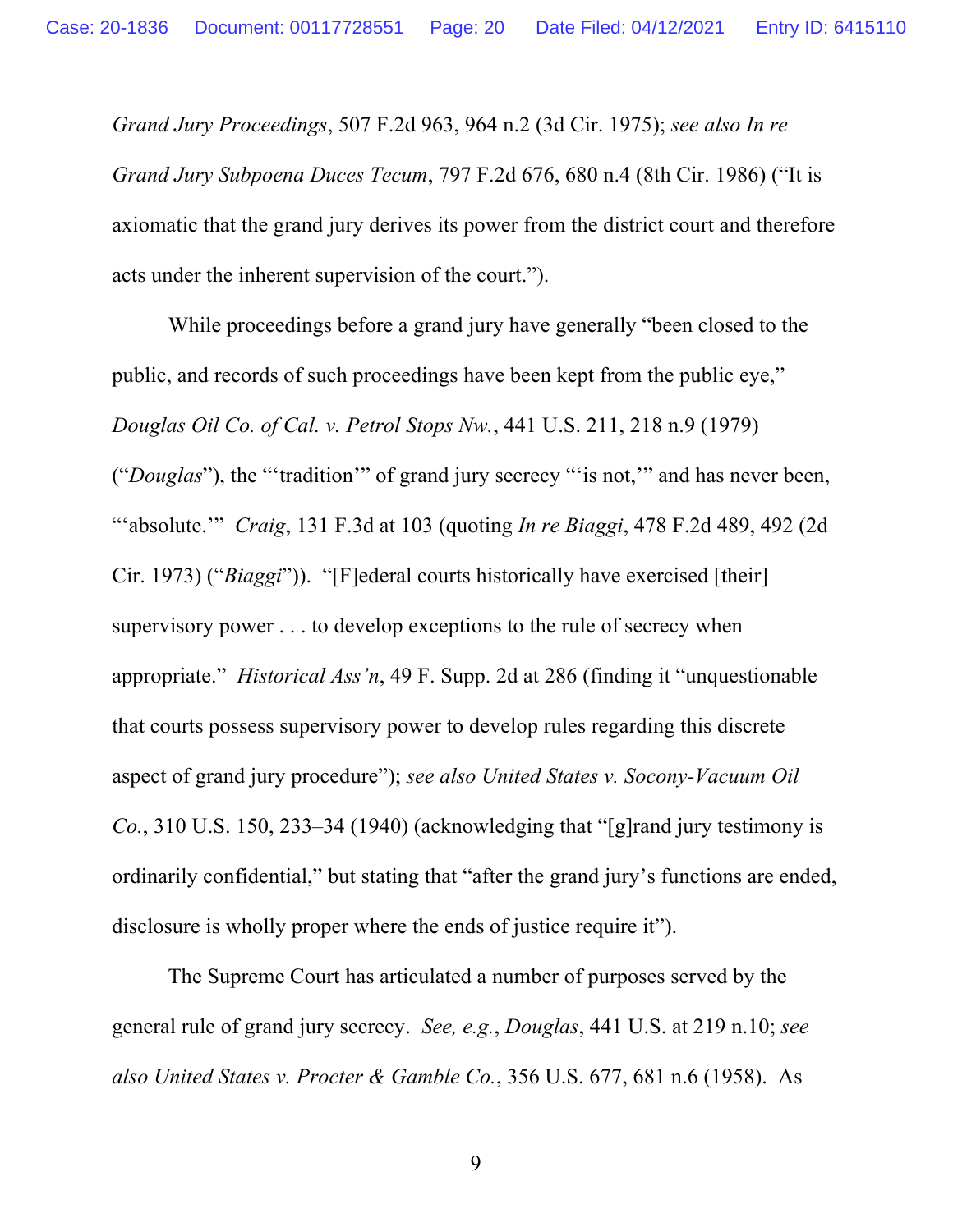recognized by the district court below, however, these considerations are not present here. *See* District Court Opinion at 10 n.6, 11 n.7 ("The Court notes that the 'forward-looking interest' in ensuring that future participants in grand jury proceedings 'will not be inhibited due to the possibility of subsequent disclosure,' as articulated in *Douglas*, is not evident here, where nearly fifty years have elapsed since the grand jury proceedings in question and many contemporaneous leaks and disclosures have already occurred.").

Moreover, at least one jurist has called into question *Douglas*'s "oft-cited reasons animating the need for secrecy." While amici strongly disagree with the conclusion of Judge Jordan in his concurring opinion in *Pitch* that district courts lack inherent authority to order disclosure of grand jury materials in circumstances not expressly enumerated in Rule 6(e), amici agree that the reasons for the general rule of grand jury secrecy stated in *Douglas* "gloss[] over the evolution in thinking about the reasons for grand jury secrecy and do[] not tell the whole story about the federal judiciary's approach to secrecy before the adoption of the Federal Rules of Criminal Procedure." *Pitch*, 953 F.3d at 1248 (en banc) (Jordan, J., concurring). As Judge Jordan explained, at English common law, a major reason for secrecy was not to shield the grand jury from the general public, but rather to shield it from the crown. *See id.* ("From its inception in England, the rule of secrecy appears to have functioned to secure the grand jury's independence from the crown." (citing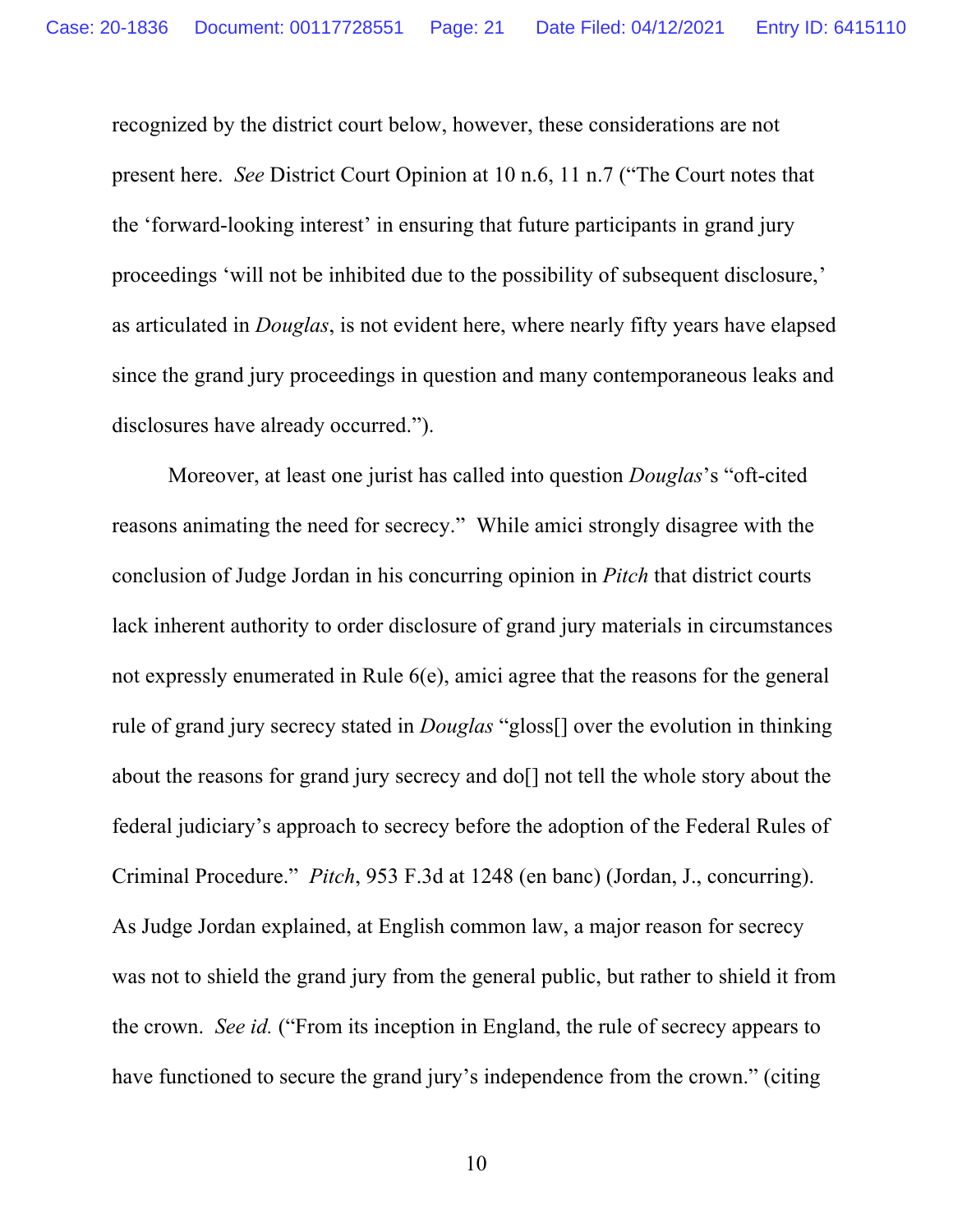Richard Calkins, *The Fading Myth of Grand Jury Secrecy*, 1 J. Marshall J. Prac. & Proc. 18, 18–19 (1967))). Other legal commentators have similarly noted that, historically, independence from the *prosecution* was essential to the grand jury's traditional role as a safeguard for the accused. *See* Kevin K. Washburn, *Restoring the Grand Jury*, 76 Fordham L. Rev. 2333, 2342–43 (2008) (noting that grand juries that resisted the King's demands were "widely lauded for their courage," and contributed to "the perception of the grand jury as a bulwark of citizens' liberty"). This independent role was personified in early America by the attempted prosecution of John Peter Zenger; two grand juries refused to return an indictment of seditious libel for the newspaper publisher for printing an editorial critical of the crown. *Id.* at 2343.

Notably, as Judge Jordan's concurring opinion in *Pitch* highlights, well into the 1900s, prior to the Rules, grand jury materials were regularly disclosed pursuant to courts' inherent, supervisory authority after the grand jury had concluded its work:

Courts facing the question of whether to disclose grand jury materials looked to the specific circumstances before them to determine whether the need for secrecy had dissipated. For example, several pre-Rules cases concluded that the need for secrecy was lessened after the grand jury had made its presentment and indictment, the indictment had been made public, the grand jury had been discharged, and/or the accused was in custody. . . . In these cases, concerns about an escaping offender or tampering with jurors and witnesses were no longer at issue.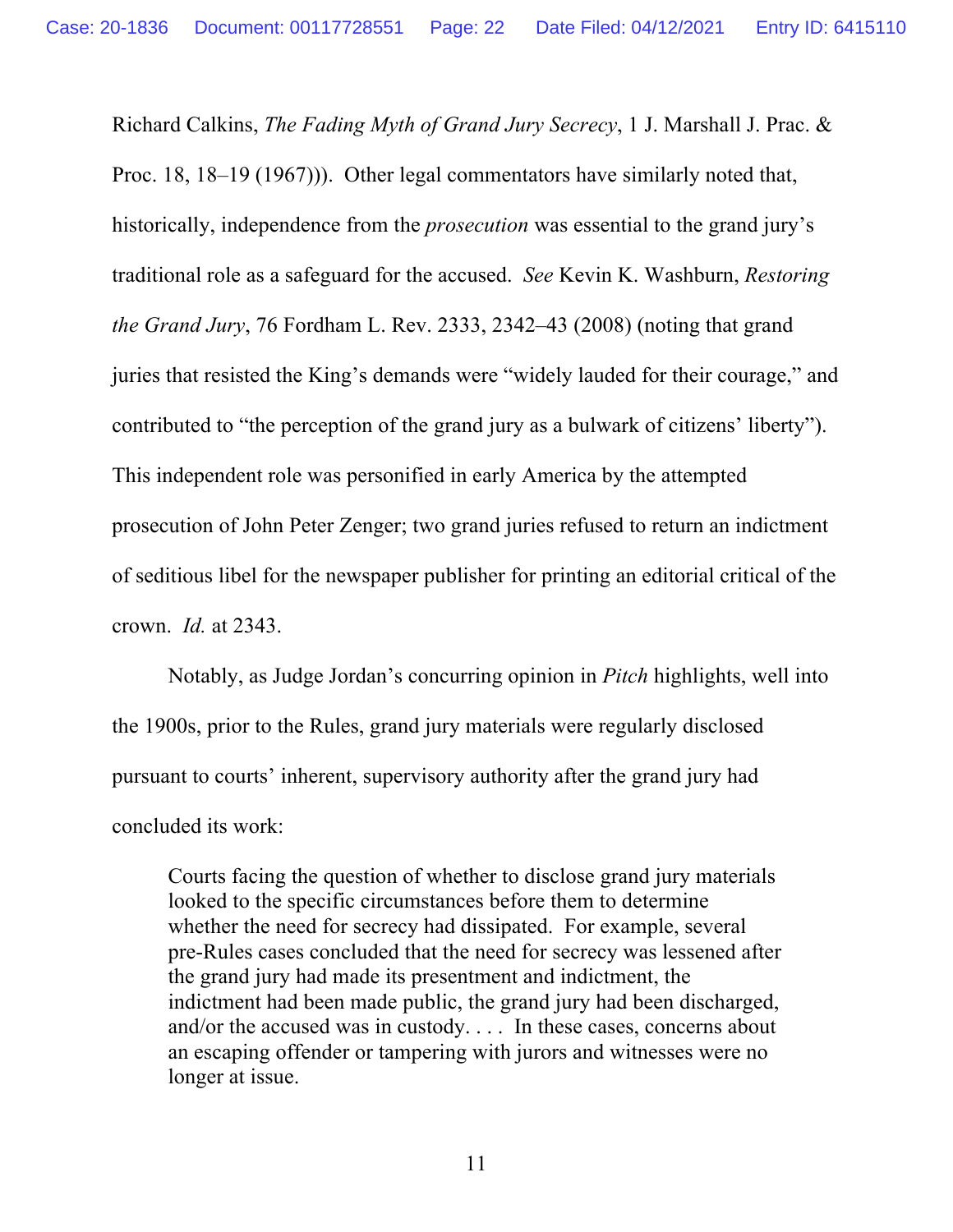*Pitch*, 953 F.3d at 1248–49 (en banc) (Jordan, J., concurring) (citations omitted). Courts of that era took a "circumstance-specific approach," "recognized distinctions among the types of materials sought to be obtained," and examined "policy reasons to afford greater secrecy to some kinds of records and information." *Id.* at 1249. In other words, the legal framework governing the disclosure of grand jury records at the time the Rules were enacted was one of courts' measured discretion, with the "guidepost for disclosure . . . only whether the ends of justice would be furthered." *Id.*

In sum, federal courts have historically had discretion, pursuant to their inherent, supervisory authority over grand juries, to determine whether or not disclosure of grand jury material is warranted under the circumstances before them. *See Craig*, 131 F.3d at 102. As the Supreme Court stated in 1959, determinations as to whether grand jury records should be disclosed "have been nearly unanimous[ly]" regarded as "committed to the discretion" of the district courts. *Pittsburgh Plate Glass*, 360 U.S. at 399. Since that time, the Supreme Court has "repeatedly stressed" the "wide discretion" that "must be afforded to district court judges in evaluating whether disclosure [of grand jury material] is appropriate." *United States v. John Doe, Inc. I*, 481 U.S. 102, 116 (1987); *see also Douglas*, 441 U.S. at 223 ("[W]e emphasize that a court called upon to determine

12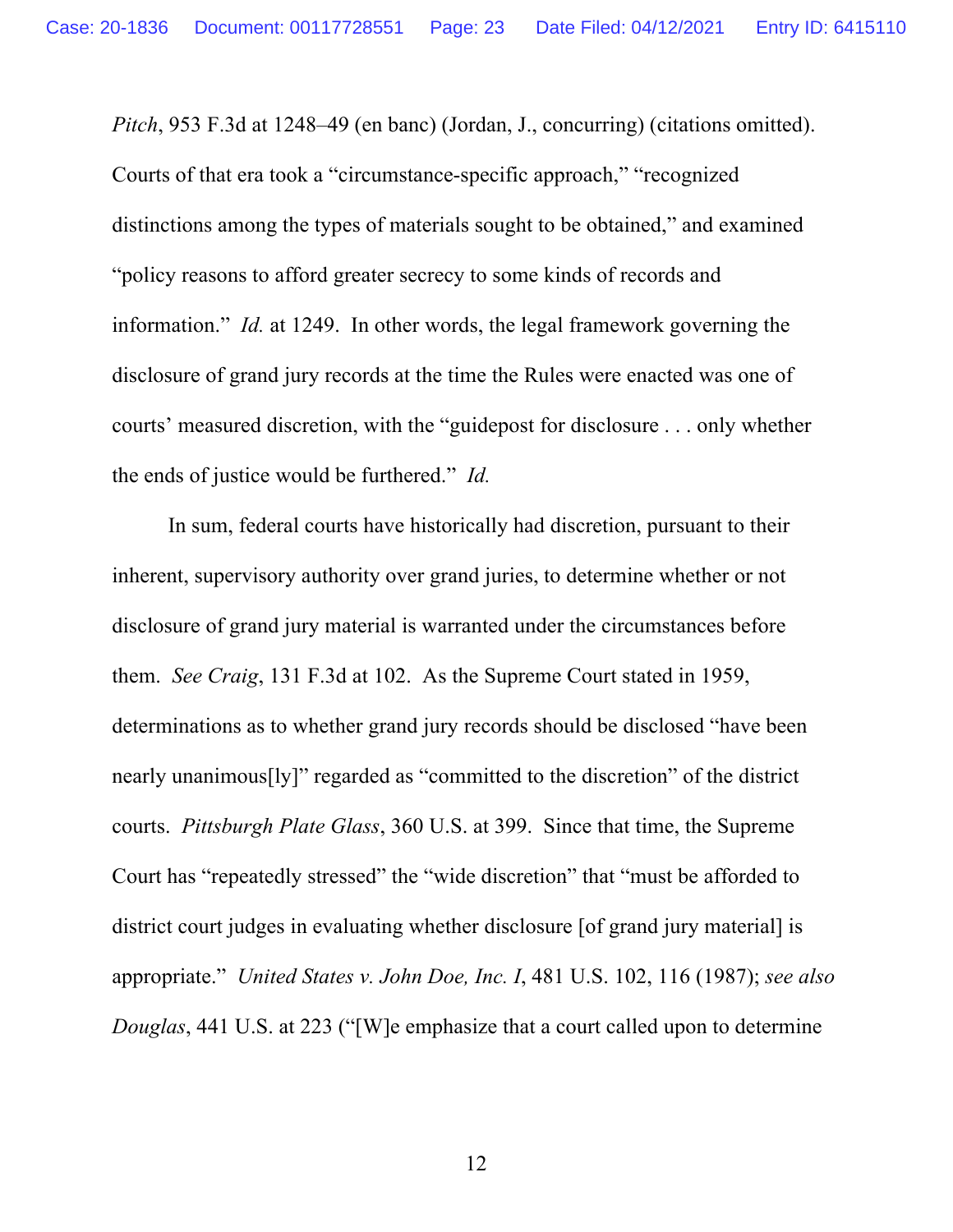whether grand jury transcripts should be released necessarily is infused with substantial discretion.").

#### **B. Rule 6(e) did not displace district courts' historical authority to order the disclosure of grand jury materials in appropriate cases.**

Rule 6(e) was enacted in 1944 to "continue[]"—not fundamentally alter— "the traditional practice of secrecy on the part of members of the grand jury, *except when the court permits a disclosure*." Fed. R. Crim. P. 6(e), Advisory Committee Notes 1944 (italics added) (citations omitted); *see also Craig*, 131 F.3d at 102 (explaining that the Rule originated to "reflect[] rather than create[] the relationship between federal courts and grand juries").

The enumerated exceptions to the general rule of grand jury secrecy found in Rule  $6(e)(3)(E)$  were added gradually, over time, to conform Rule  $6(e)$  to developments wrought by decisions of the federal courts. For example, it was district courts' "recognition of the occasional need for litigants to have access to grand jury transcripts [that] led to the provision" now found in Rule  $6(e)(3)(E)(i)$ "that disclosure of grand jury transcripts may be made 'when so directed by a court preliminarily to or in connection with a judicial proceeding.'" *Douglas*, 441 U.S. at 220. Similarly, "in 1979, the requirement that grand jury proceedings be recorded was added to Rule 6(e) in response to the trend among [federal] courts to require such recordings." *Carlson v. United States*, 109 F. Supp. 3d 1025, 1032 (N.D. Ill. 2015) (citing Fed. R. Crim. P. 6(e)(1), Advisory Committee Notes to

13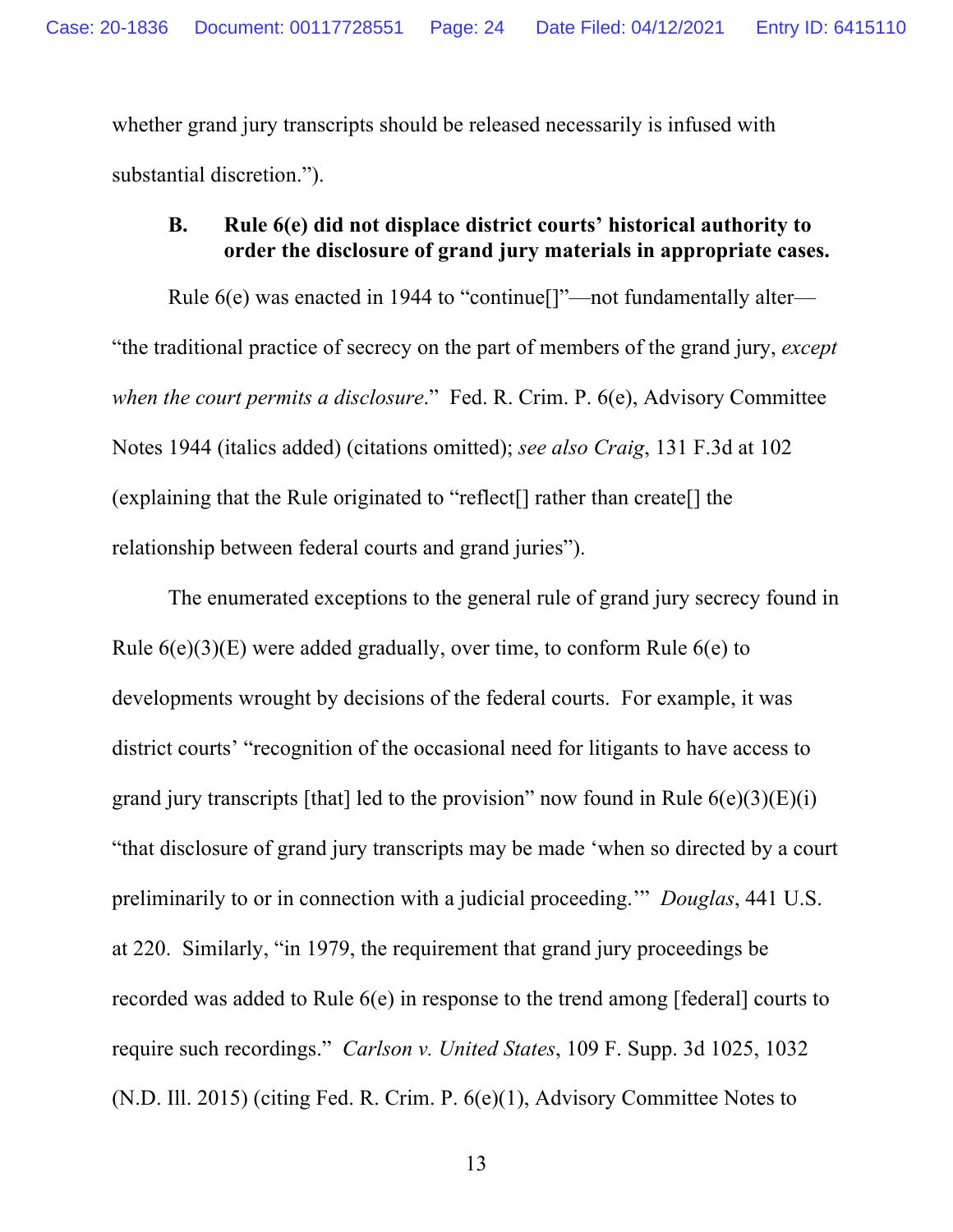1979 Amendment). And when Rule 6(e) was amended in 1983 to permit disclosure of material from one grand jury for use in another, the Advisory Committee again looked to the practices of the courts, noting that "even absent a specific provision to that effect, the courts have permitted such disclosure in some circumstances." Fed. R. Crim P. 6(e)(3)(C), Advisory Committee Notes to 1983 Amendment.

Simply put, both the origin and history of Rule 6(e) belie any claim that it was ever intended to be a "straitjacket on [the] courts." *Historical Ass'n*, 49 F. Supp. 2d at 284. Rather, Rule 6(e) is and has always been "responsive to courts' interpretation of the appropriate scope of grand jury secrecy." *Id.*

### **II. The district court's application of the factors identified by the Second Circuit in** *Craig* **appropriately reconciled the importance of grand jury secrecy with the public interest in disclosure.**

*Craig* provides a workable test for district courts to apply when determining whether or not to exercise their inherent authority to disclose grand jury materials in exceptional circumstances not expressly identified in Rule 6(e). Cognizant of the need to consider a number of factors and interests in a given case, and "[m]indful that there is no talismanic formula or rigid set of prerequisites," the Second Circuit in *Craig* offered a "non-exhaustive list of factors that a trial court might want to consider when confronted with these highly discretionary and fact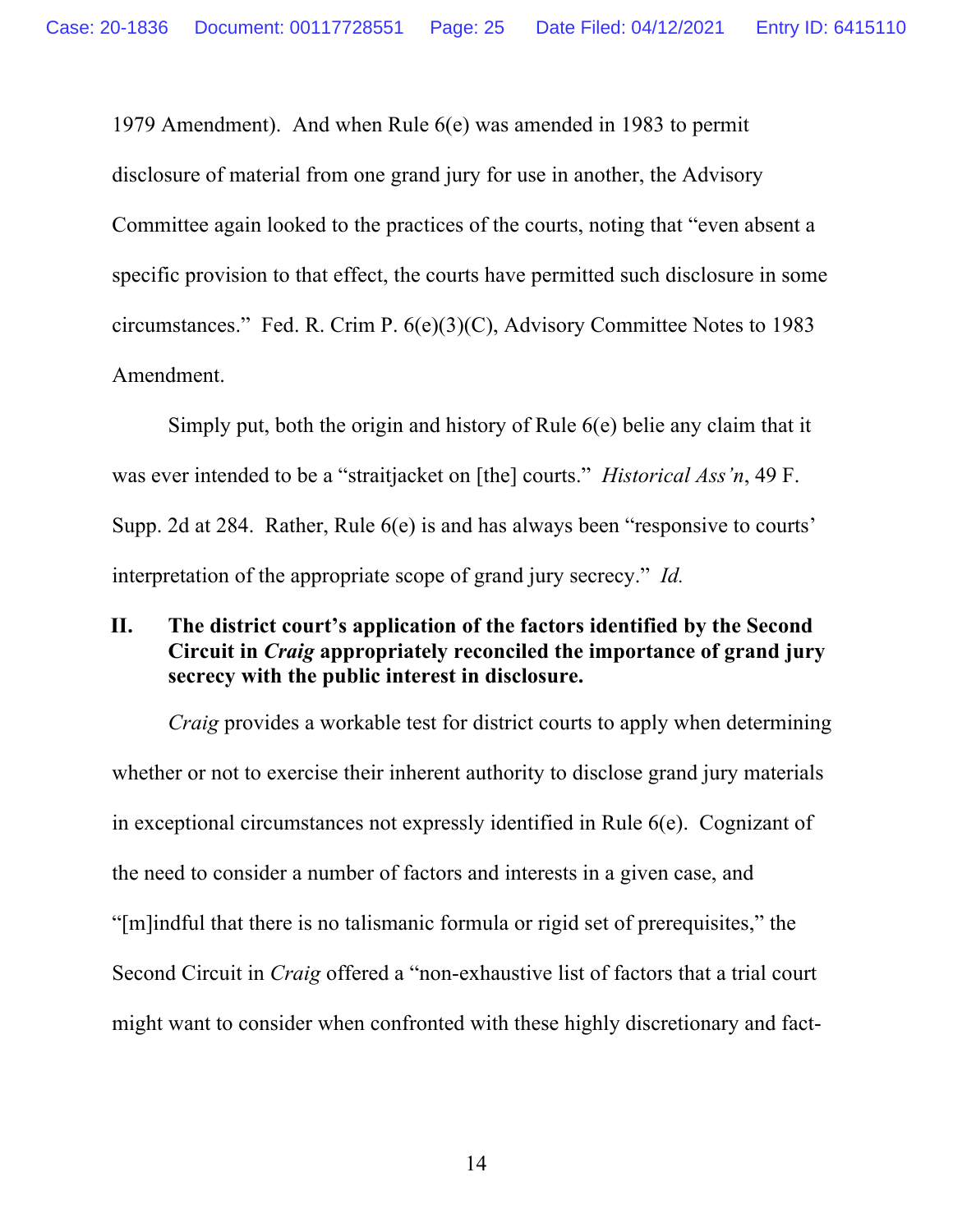sensitive 'special circumstances' motions." *Craig*, 131 F.3d at 106. The Seventh Circuit, too, has adopted this framework. *Carlson*, 837 F.3d at 766.

Amici agree with Petitioner-Appellee that the district court in this case appropriately applied and weighed the *Craig* factors. The fact-specific, flexible test announced in *Craig*, and applied in both the Second and Seventh Circuits, allows district courts to appropriately consider the weight of the public interest in disclosure of historically significant grand jury materials, as well as any other specific factual matters relevant in a given case. District Court Opinion at 8–10. Such a case-by-case inquiry that allows for the careful consideration of a variety of relevant factors, but makes the public interest in disclosure a primary consideration, is consistent with the "restraint and discretion" befitting the appropriate exercise of a court's "inherent powers" in this context. *Chambers*, 501 U.S. at 44. Accordingly, amici urge this Court to affirm the district court's application of the *Craig* factors in this case.

## **III. The public interest and ends of justice would be served by affirming the district court's exercise of its inherent discretion to disclose grand jury records.**

#### **A. Ossification of the exceptions to grand jury secrecy to those explicitly listed in Rule 6(e) would be detrimental to the public interest.**

When district courts exercise their inherent authority to disclose grand jury materials, the press, historians, and scholars use that access to create a more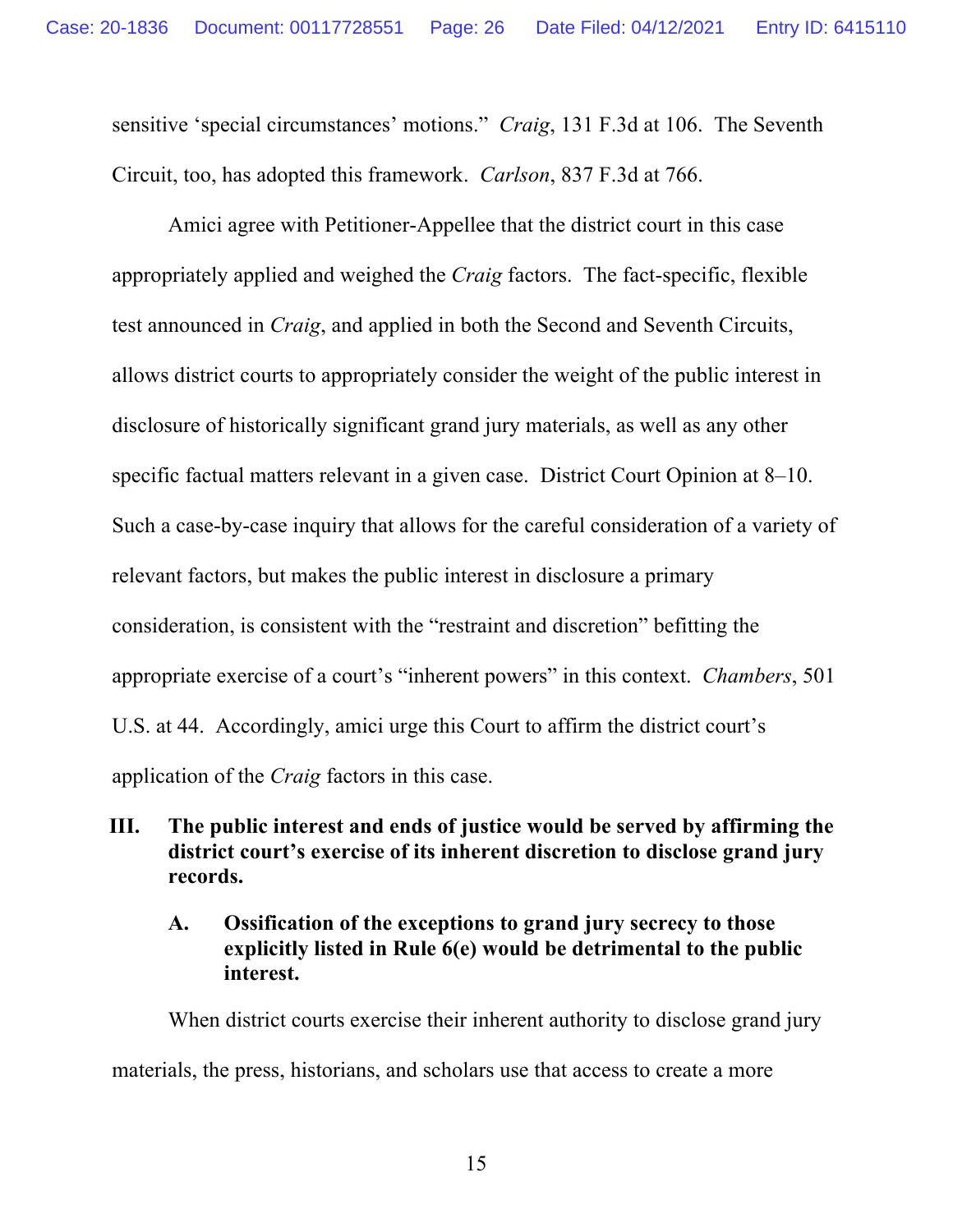complete, accurate public record of historically significant events. For example, in *In re Petition of Kutler*, petitioners led by Stanley Kutler, a historian and author, sought access to "the transcript of President Richard M. Nixon's grand jury testimony from June 23 and 24, 1975." 800 F. Supp. 2d 42, 43 (D.D.C. 2011).<sup>10</sup> President Nixon's testimony, taken by the Watergate Special Task Force following his resignation and pardon by President Gerald Ford, was of great historical interest. *Id.* News media accounts at the time had indicated that the testimony addressed the gap in a tape recording that covered a key meeting between President Nixon and H.R. Haldeman, the alteration of transcripts of tape recordings of other Oval Office meetings, the Nixon administration's use of the IRS "to harass political enemies," and a \$100,000 payment from Howard Hughes to a friend of President Nixon. *Id.* at 43–44.

The district court, applying the multi-factored test set forth by the Second Circuit in *Craig*, ordered the transcript unsealed. *Id.* at 47–48, 50. Journalists used the unsealed transcript of President Nixon's grand jury testimony to create a more complete public record of the Watergate scandal. Indeed, as the *Los Angeles Times*  reported, "the testimony closed one of the last gaps in the record of the scandal and provided an irresistible look at a master politician as he sparred with some of the

<sup>10</sup> The district court's holding in *Kutler* has been abrogated by *McKeever*. Amici cite this case only to demonstrate the benefit to the press and the public from disclosure of the grand jury records at issue.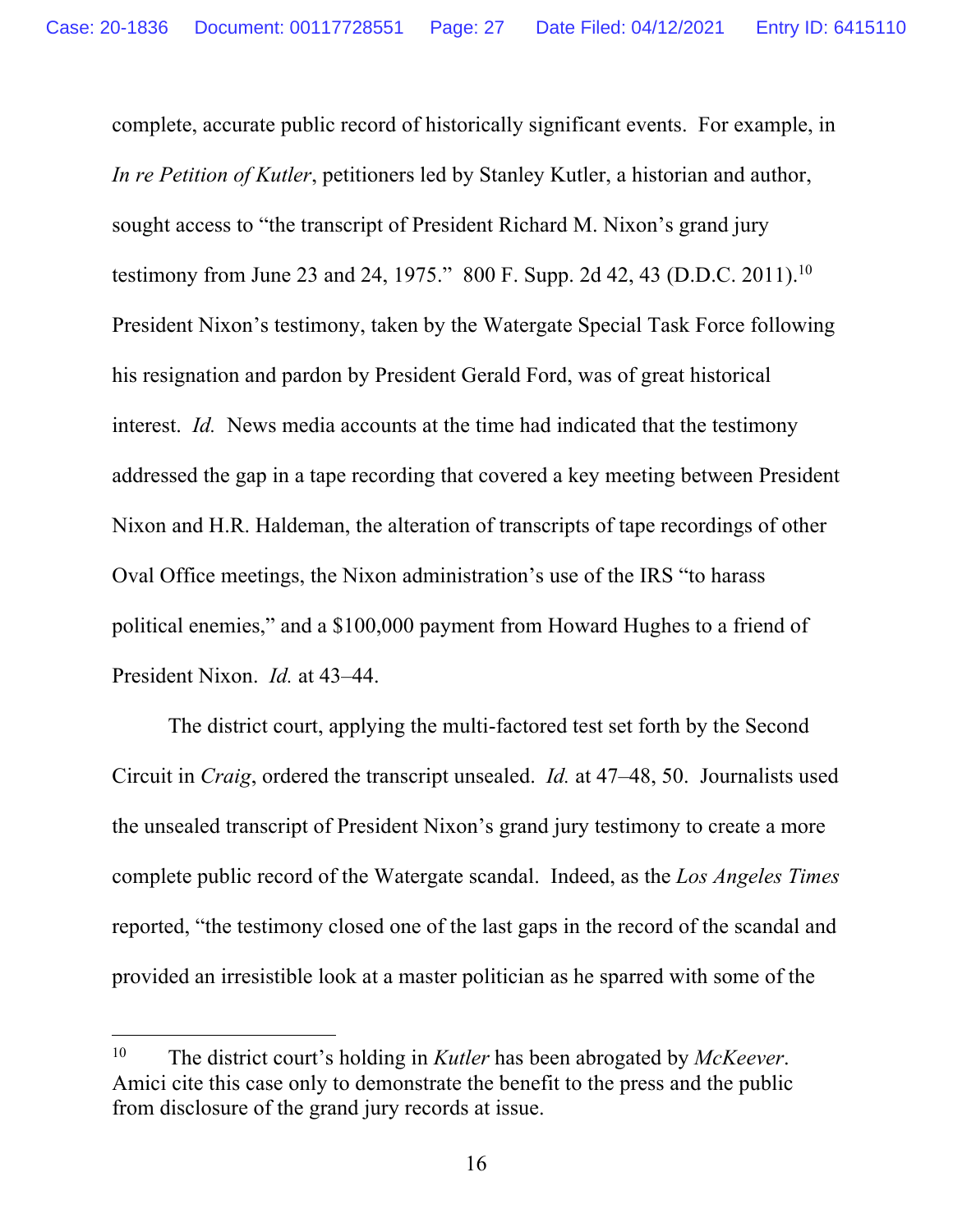people who had indicted more than 60 members of his administration." Timothy M. Phelps, '*Nixon Being Nixon' – This Time Under Oath*, L.A. Times, Nov. 10, 2011. 11

Among the revelations covered by the news media following the unsealing was President Nixon's insistence that "it was vitally important" that Navy Yeoman and stenographer Charles Radford—who was discovered to have "rifled [Secretary of State Henry] Kissinger's briefcase and wastebaskets" and stolen "up to 5,000 classified documents"—have his phone tapped "'to see whether this mania he had developed for leaking was continuing.'" James Rosen, *Watergate: Nixon Warned Grand Jury on Pentagon Spy Ring*, Fox News, Nov. 10, 2011 (quoting Nixon). 12 And multiple enterprises—including the *Los Angeles Times*—began cataloguing and annotating the grand jury testimony for the public's use. *See* Nixon's Watergate Grand Jury Testimony, L.A. Times, Nov. 10, 2011;<sup>13</sup> Kim Geiger, *Nixon's Long-Secret Grand Jury Testimony Released*, L.A. Times, Nov. 10, 2011 ("The Los Angeles Times is reviewing and annotating the documents.").<sup>14</sup> The district court's exercise of its inherent authority to order President Nixon's grand jury testimony unsealed served the public good, as "'[t]here [were] certain dark

<sup>&</sup>lt;sup>11</sup> Available at https://perma.cc/H93G-M8JH.<br><sup>12</sup> Available at https://perma.cc/VO22 NV5W

Available at https://perma.cc/YQ22-NV5W.

 $13$  Available at https://perma.cc/AE9S-5WDN.<br> $14$  Available at https://perma.cc/WS8D.ZMVI

<sup>14</sup> Available at https://perma.cc/WS8D-ZMVL.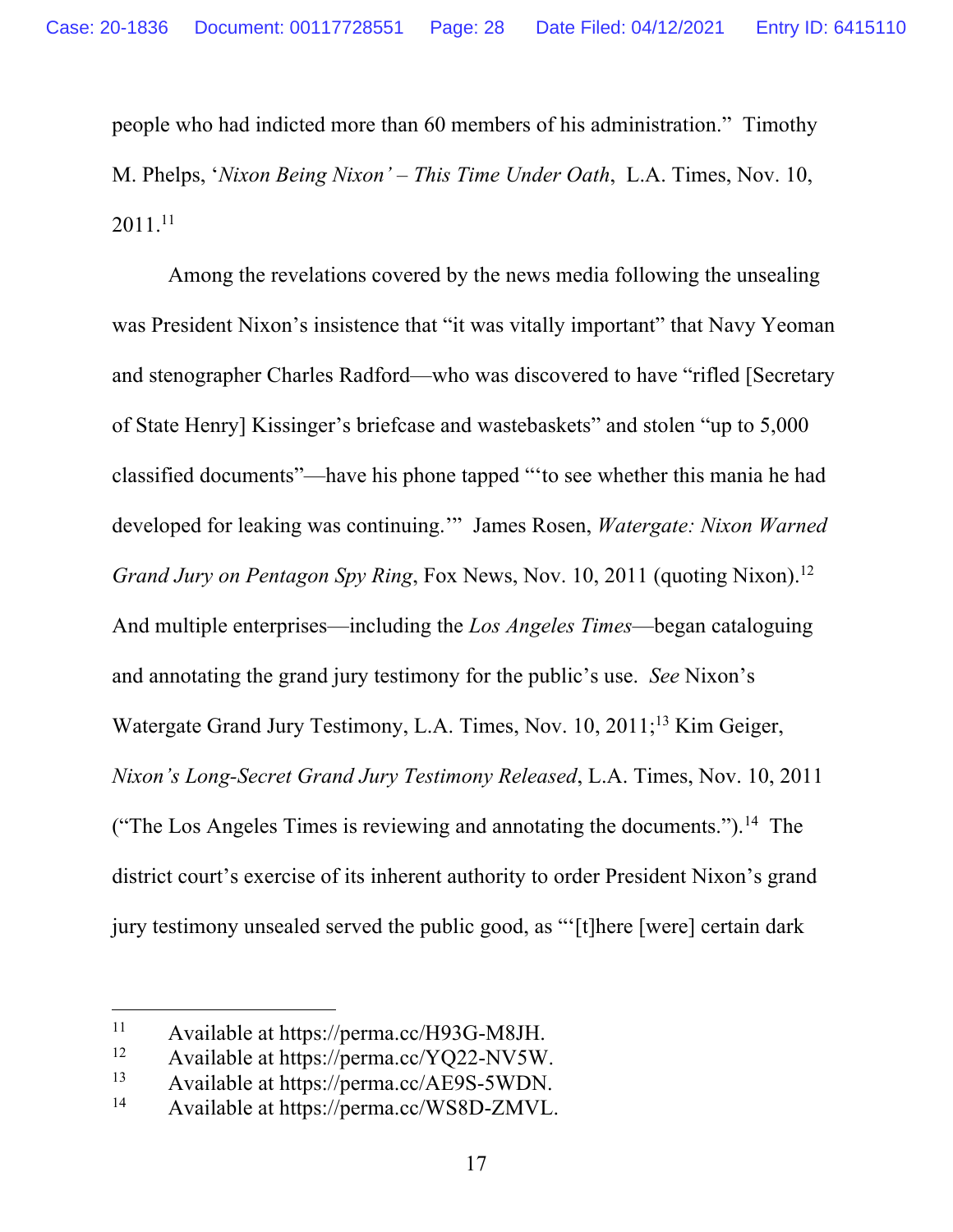corners of the Watergate story only Nixon could shed light on.'" Phelps, '*Nixon Being Nixon'*, *supra* (quoting Timothy Naftali, director of the Nixon Library).

And the detrimental ramifications of ossifying district courts' supervisory authority extend beyond the press and public. In *In re Application of USA*, the government sought an order under the All Writs Act, 28 U.S.C. §1651(a), to prevent the target of a grand jury subpoena (the plaintiff in a civil action) from disclosing receipt of that subpoena to the defendants in that case, as he would otherwise have been required to do under an extant protective order. No. 19-WR-10 (BAH), 2019 WL 4619698, at \*1 (D.D.C. Aug. 6, 2019). But the district court noted that the D.C. Circuit's holding in *McKeever* that Rule 6(e) is an exhaustive, rule-based accounting of the parties bound by grand-jury secrecy, and possible exceptions to those rules, precluded such an order. Though the government urged the district court to use the All Writs Act to fill what the court deemed a "gap" in the law, Circuit precedent foreclosed that route: "*McKeever*, however, teaches that Rule 6(e) has not left gaps. Whether courts might have filled a gap through inherent authority or the All Writs Act makes no difference if the gap does not exist." *Id.* at \*4–5 (also noting, at \*4 n.4, "[c]haritably, the government's approach to Rule 6(e) has been inconsistent"). The district court's inability to act in that case exemplifies the shortsightedness of ossifying exceptions intended to be not exhaustive but merely illustrative of district court's inherent authority.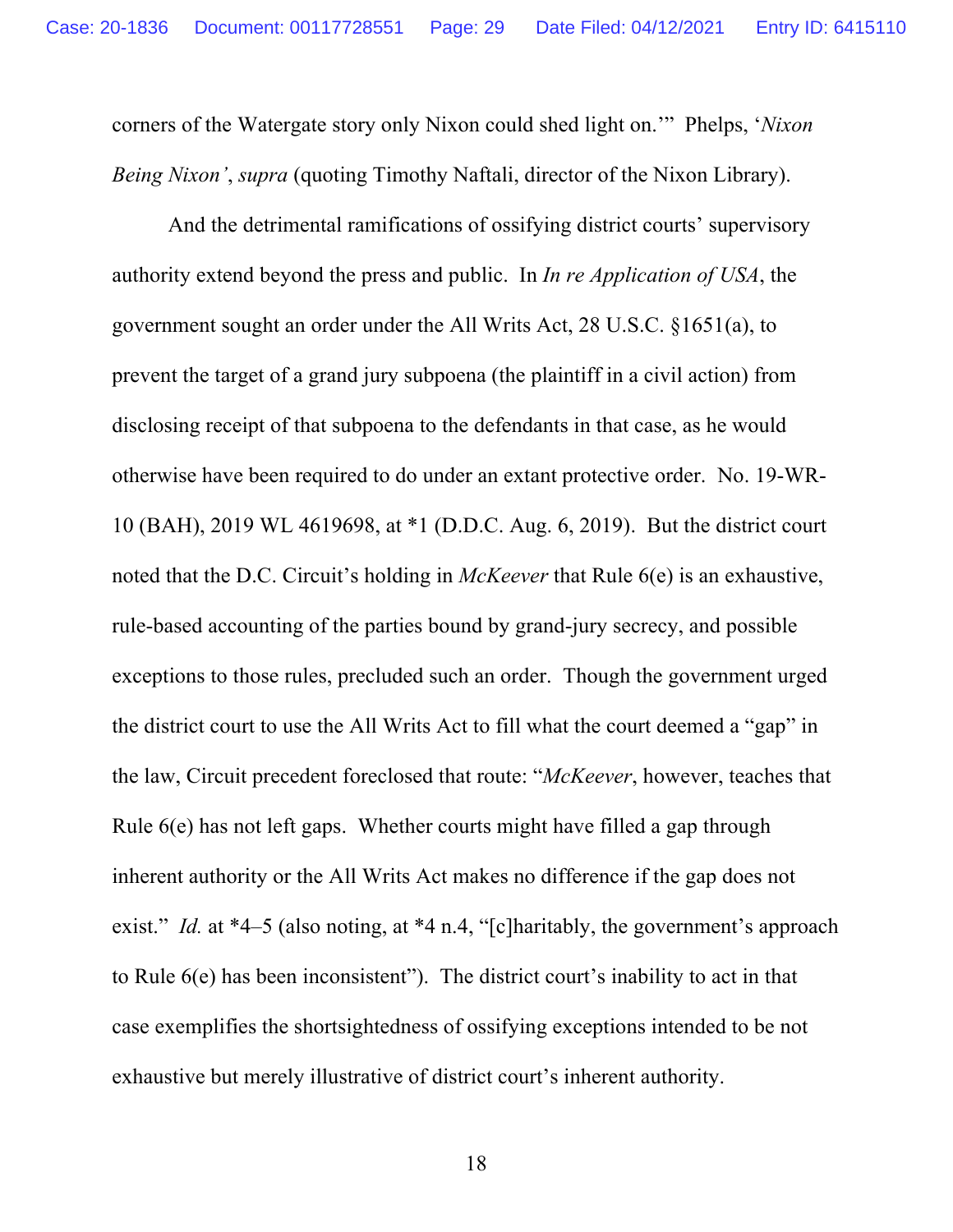## **B. The public interest would be served by affirming the district court's order disclosing the grand jury records sought by Petitioner-Appellee.**

The district court was correct from a legal standpoint, as discussed above, when it determined that its inherent supervisory authority (along with Rule 6(e)(6), for certain records that had already been partly disclosed) permitted it to order the disclosure of the grand jury materials Petitioner-Appellee requested. But the Government accompanied its incorrect legal theory with a deficient policy argument: "[W]hy [should] historical significance (as opposed, for example, to social or religious significance, or genealogical interest, or just idle curiosity)... be the benchmark for disclosure of grand jury materials<sup>[?]"15</sup> Government Br. at 28–29. Elsewhere, this point is argued in subtler, rhetorical fashion—the materials Petitioner-Appellee seeks are downgraded by the Government from having "significant" public or historical interest (as Petitioner-Appellee contends, mirroring the language of *Craig*, 131 F.3d at 106) to merely "historically interesting" and sought "simply to satisfy the public's curiosity about what occurred before the grand jury." *E.g.*, Government Br. at 23, 28.

<sup>&</sup>lt;sup>15</sup> The direct answer to this question, of course, is that it inaccurately describes the district court opinion, which (as amici discuss, *supra*, Section II) applied a nonexhaustive list of factors set forth by the Second Circuit in *Craig*, 131 F.3d at 106. Those factors include "why disclosure is being sought in the particular case." *Id.* Here, that reason is the tremendous historical significance of the Pentagon Papers; neither the district court nor Petitioner-Appellee implies that historical significance is the only consideration that could justify the disclosure of grand jury records.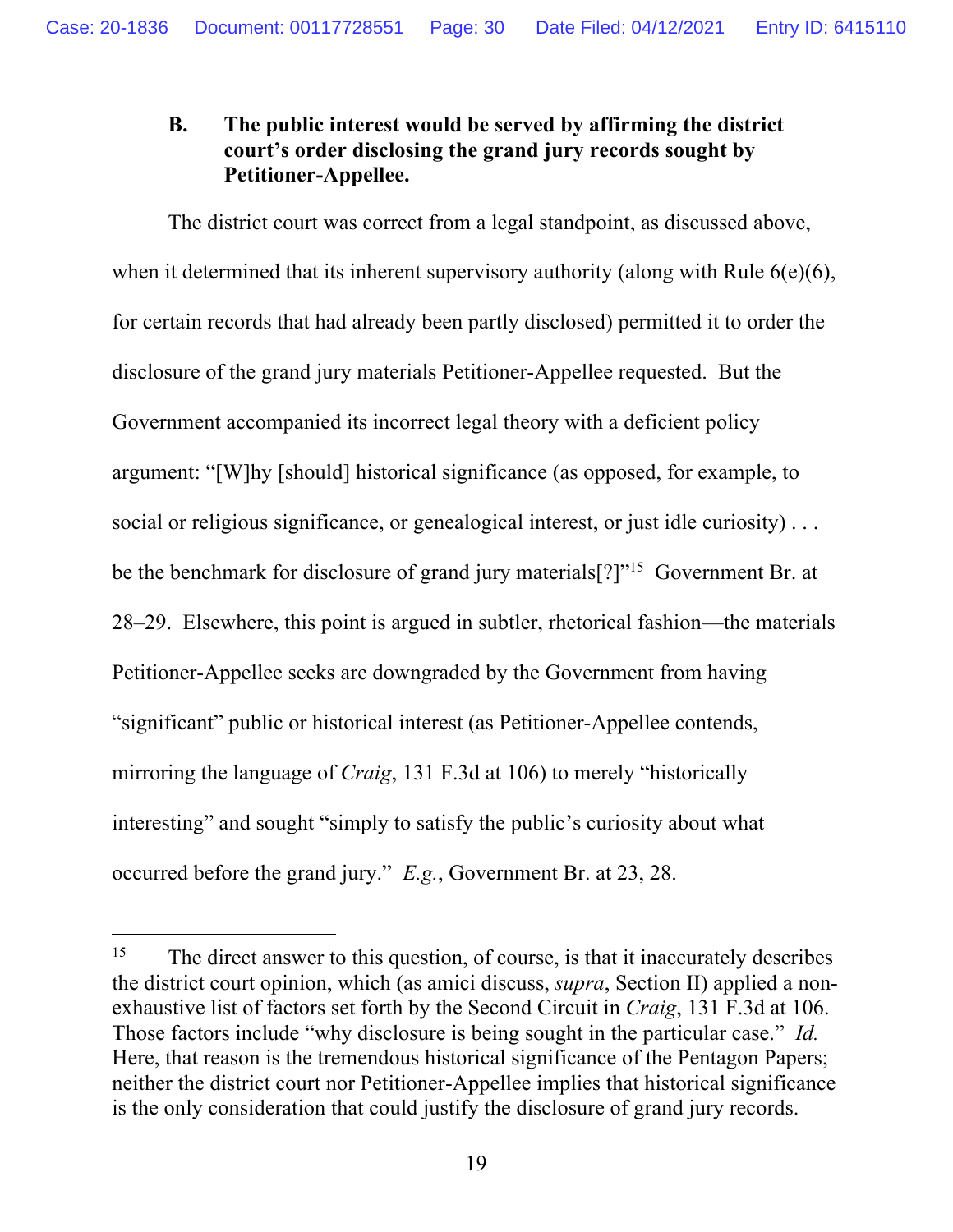This reframing trivializes both the substance of the Pentagon Papers and the government's subsequent investigation into their disclosure to news organizations. Ellsberg's actions represent one of the most consequential "leaks" of government documents to the press in American history, and—prior to 2009—the indictment against Russo was the only grand jury indictment returned against a nongovernmental third party for leaking under the Espionage Act since its passage in 1917. *See* District Court Opinion at 2; *see also* Gabe Rottman, *Special Analysis of the May 2019 Superseding Indictment of Julian Assange*, Reporters Comm. for Freedom of the Press, May 30, 2019 (providing historical context of Espionage Act charges); <sup>16</sup> Jameel Jaffer, *The Espionage Act and a Growing Threat to Press Freedom*, The New Yorker, June 25, 2019. 17

The Boston grand juries from which Petitioner-Appellee seeks disclosure of materials were convened concurrently with the Los Angeles grand jury that delivered indictments of Ellsberg and Russo. Mem. of Law in Supp. of Pet. for Order Directing Release of Records of 1971 Boston Grand Jury Investigations of the Pentagon Papers at 2–3, *In re Petition of Jill Lepore*, No. 18-mc-91539 (D. Mass. Dec. 17, 2018) ("Lepore Petition Memorandum"). The leaked materials demonstrated, in the words of Ellsberg, that

<sup>&</sup>lt;sup>16</sup> Available at https://perma.cc/4WBK-8FBQ.<br><sup>17</sup> Available at https://bit.ly/2RyIQen

<sup>17</sup> Available at https://bit.ly/2RvJOen.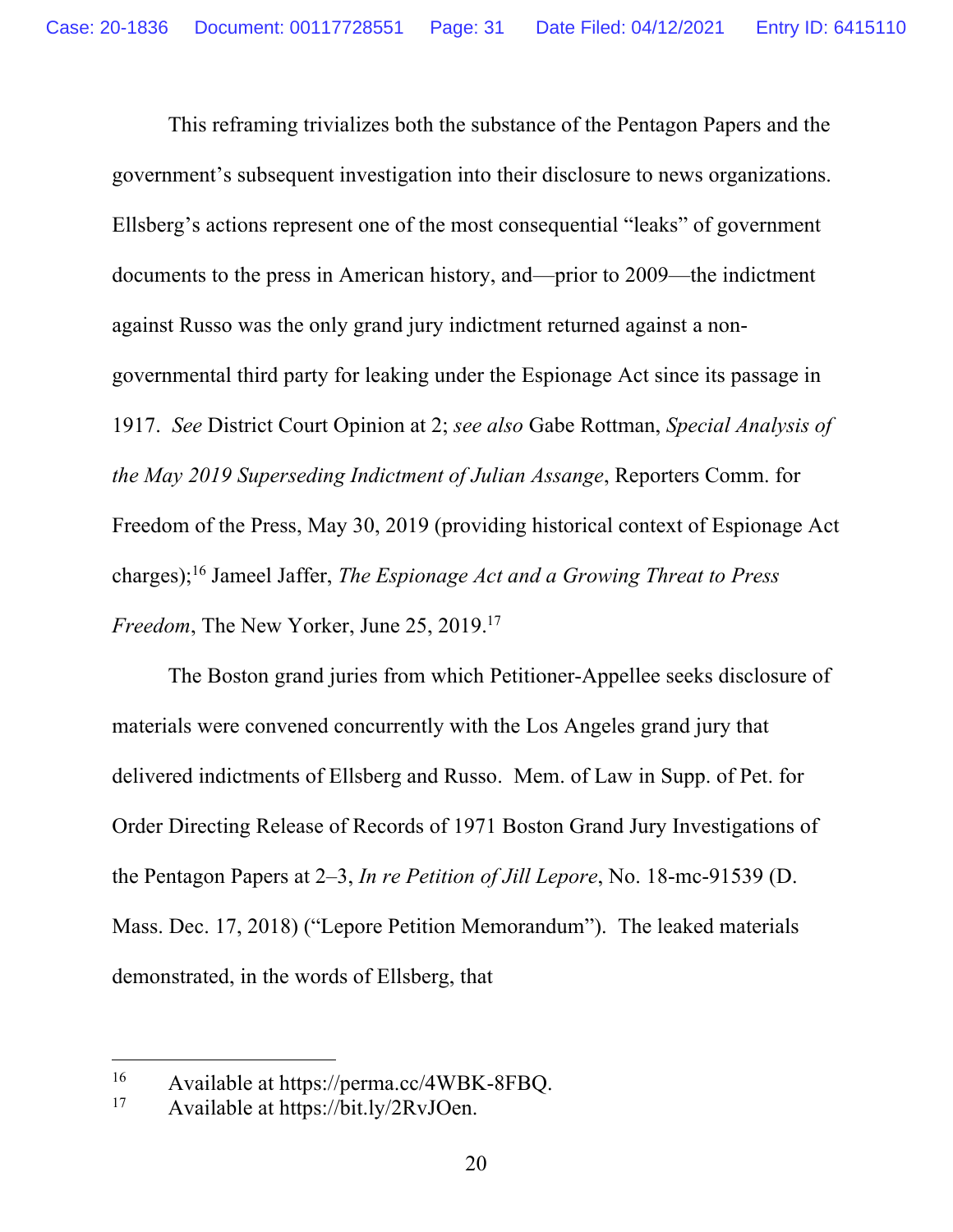[a] generation of presidents, believing that the course they were following was in the best interests of the country, nevertheless chose to conceal from Congress and the public what the real policy was, what alternatives were being pressed on them from within the government, and the pessimistic predictions they were receiving about the prospects of their chosen course.

Daniel Ellsberg, *Lying About Vietnam*, N.Y. Times, June 29, 2001. 18

The government's reaction to the publication of a report laying bare this abuse of the Executive Branch's war powers led directly to a failed attempt by the Nixon Justice Department to enjoin *The New York Times* and *The Washington Post* from publishing the contents of the report, *see N.Y. Times Co. v. United States*, 403 U.S. 713 (1971) (per curiam), one of the most important Supreme Court rulings of the last 50 years. It also produced extensive prosecutorial activity (and misconduct) as the government gathered evidence to present to the Los Angeles grand jury in its attempt to indict Ellsberg and Russo. *See* Martin Arnold, *New Trial Barred*, N.Y. Times, May 12, 1973, at 69 (quoting the decision to grant a mistrial issued by U.S. District Court Judge William M. Byrne Jr.: "The conduct of the Government has placed the case in such a posture that it precludes the fair, dispassionate resolution of these issues by a jury.").<sup>19</sup> As the district court noted, little is known about one of the two grand juries empaneled in Boston while the government sought its indictment of Ellsberg in Los Angeles; the other "issued

<sup>&</sup>lt;sup>18</sup> Available at https://perma.cc/8FRX-YBDY.<br><sup>19</sup> Available at https://perma.cc/IADI\_CNWD

Available at https://perma.cc/J4DL-CNWD.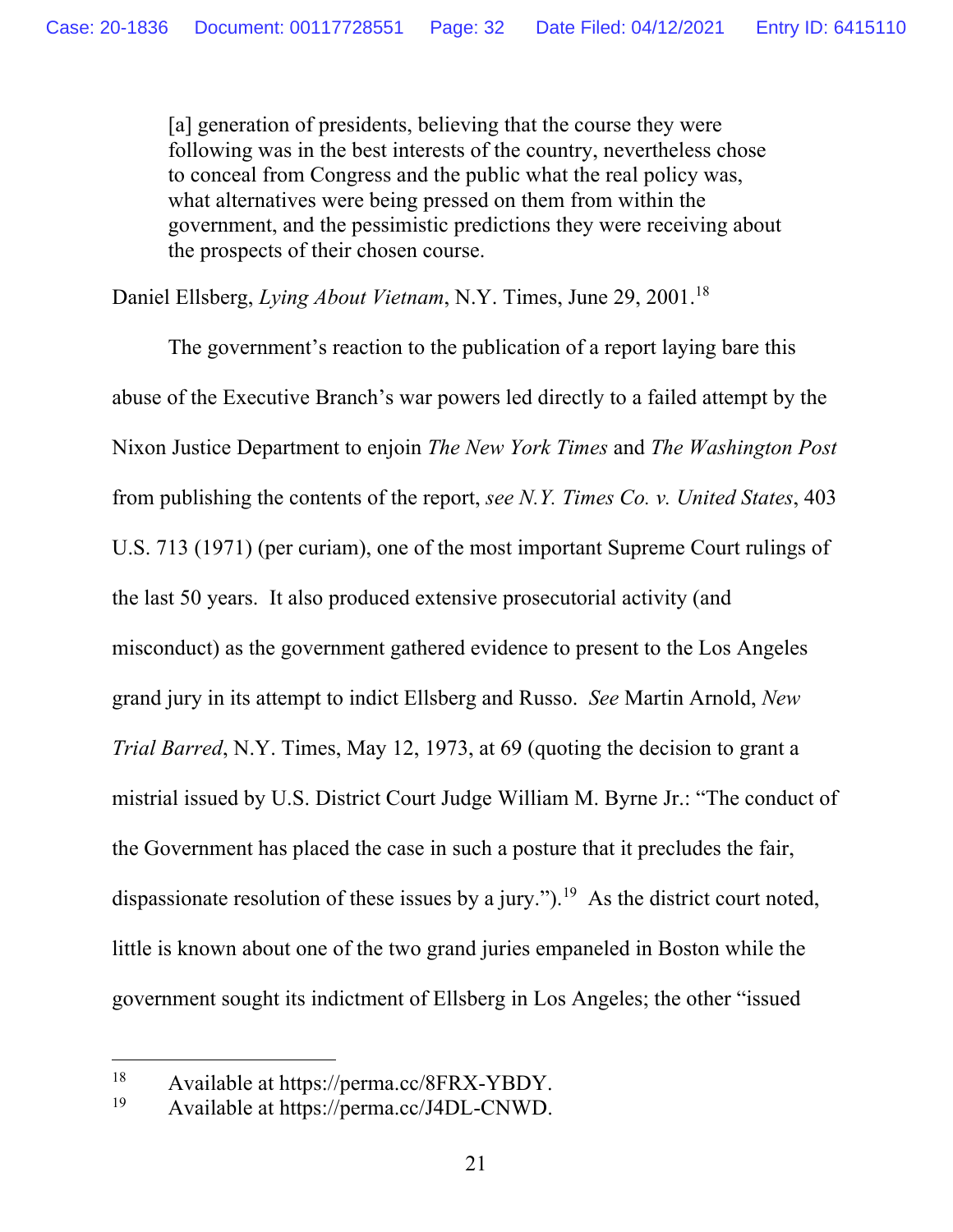subpoenas to at least thirteen people" before "reportedly [being] dismissed due to leaks to the press." District Court Opinion at 2.

Until recently, the case against Ellsberg and Russo stood as one of a very limited number of known attempts by the government to prosecute the disclosure of national defense information to the press under the Espionage Act.<sup>20</sup> This rarity was by design: Congress passed the Espionage Act in the opening days of U.S. involvement in World War I to combat—as the name implies—espionage by or on behalf of foreign nations. *See* Harold Edgar & Benno C. Schmidt, Jr., *The Espionage Statutes and Publication of Defense Information*, 73 Colum. L. Rev. 929, 939–42 (1973). Indeed, a proposal by President Woodrow Wilson to include in that statute a grant of censorial authority for the President to restrain press publication of defense information was debated by Congress and expressly denied.

 $20$  Amici's focus on disclosures of government information to the press reflects the facts of this case, and the interests of amici. However, grand jury investigations of espionage involving foreign states are also historically significant and may warrant release to the public pursuant to a district court's inherent authority after a balancing of countervailing factors. Indeed, district courts have ordered such disclosures. *See In re Nat'l Sec. Archive*, No. 08-civ-6599, 2008 WL 8985358, at \*1 (S.D.N.Y. Aug. 26, 2008) (granting petition to unseal 57-year-old testimony from grand jury investigation of Julius and Ethel Rosenberg); *Historical Ass'n*, 49 F. Supp. 2d at 295 (disclosure of grand jury testimony related to historically significant prosecution of Alger Hiss warranted due to "vigorous and sustained debate not only about the case itself, but also about broader issues concerning fundamental and, at times, countervailing aspects of our democracy").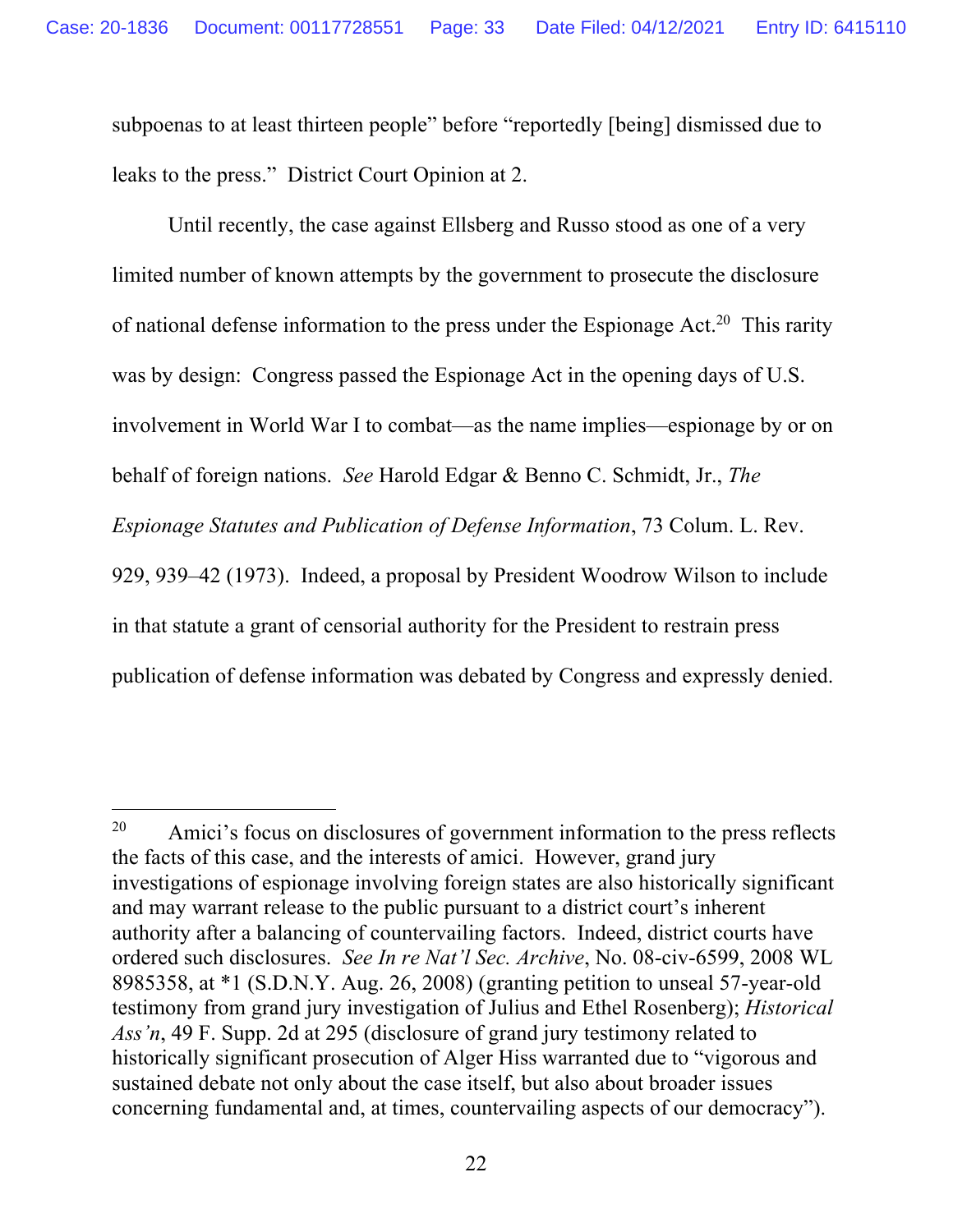Letter from the Honorable Daniel Patrick Moynihan to President William Jefferson Clinton (Sept. 29, 1998) ("Moynihan Letter").<sup>21</sup>

Accordingly, until 2009, the only jail sentence secured by prosecutors under the Espionage Act for a press disclosure was that of Navy analyst Samuel Loring Morison, who was later pardoned by President Clinton following years of lobbying by the then-chair of the Senate Commission on Protecting and Reducing Government Secrecy, Sen. Daniel Patrick Moynihan.<sup>22</sup> As Senator Moynihan noted in a letter to President Clinton, Morison was "convicted of an activity which has become a routine aspect of government life: leaking information to the press in order to bring pressure to bear on a policy question." Moynihan Letter, *supra*. Moynihan also noted that such prosecutions bore a high risk of selective enforcement, which could skew public debate by targeting only certain sources or certain leaks to give the government a leg up in policy controversies.

While the prosecution of a leaker to the media as a spy was formerly a rarity, in recent years there has been a spate of prosecutions under the Espionage Act for the unauthorized disclosure of classified or controlled information to the press,

<sup>21</sup> Available at https://perma.cc/LCX5-QCUX.

 $22$  In 2006, a former defense official who pleaded guilty to an Espionage Act charge for releasing classified information to two pro-Israel lobbyists was initially sentenced to more than 12 years in prison. However, the sentence was reduced to 10 months of community confinement before any prison time was served. Josh Gerstein, *Leniency for AIPAC Leaker*, POLITICO, June 11, 2009, https://perma.cc/TUB9-BY2U.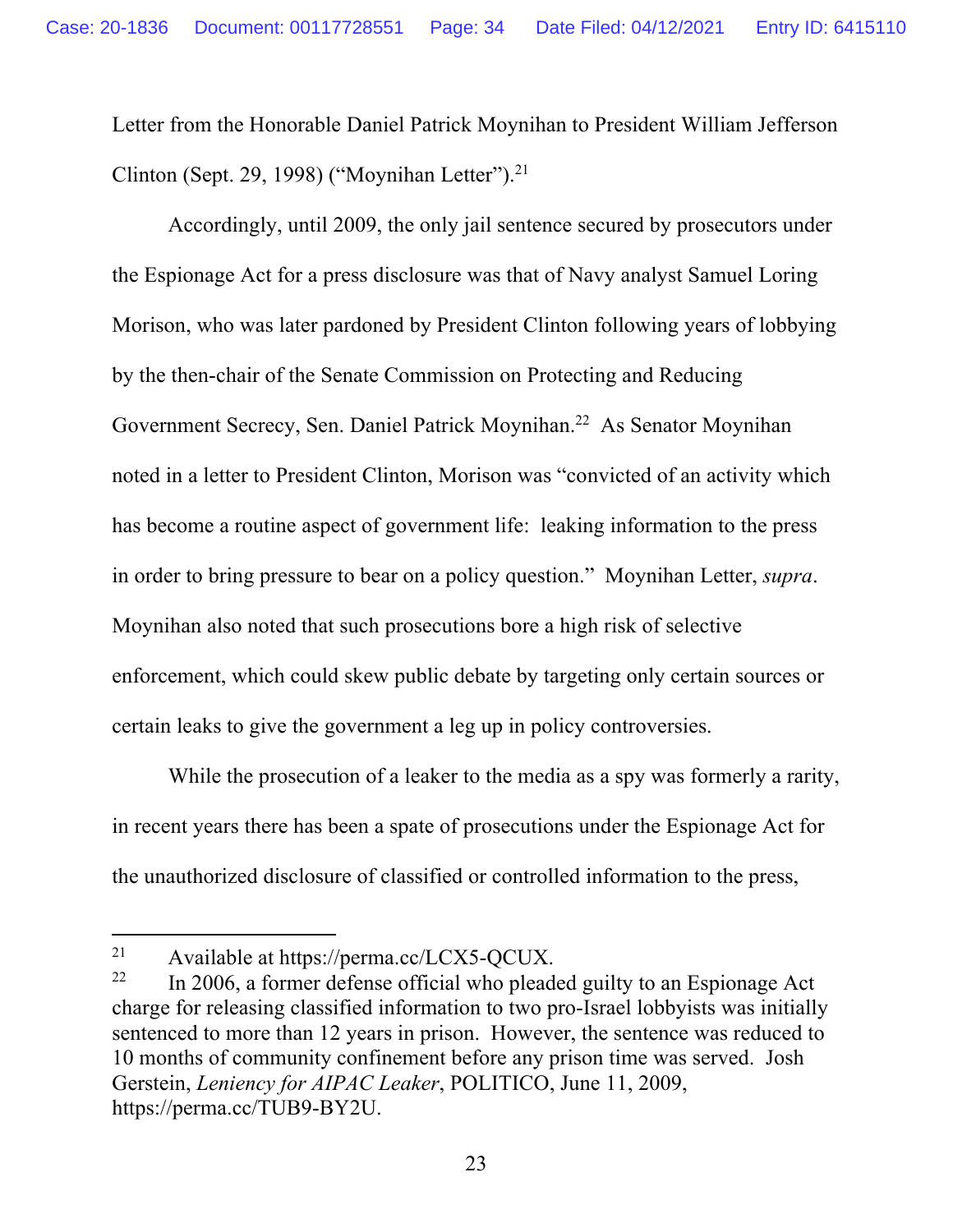including many resulting in significant prison sentences. *See* Reporters Committee for Freedom of the Press, *Federal Cases Involving Unauthorized Disclosures to the News Media, 1778 to the Present* (documenting 4 pre-2009 Media leak cases and 18 such cases post-2009).<sup>23</sup> Just two weeks ago, another such case resulted in a guilty plea; the subject of that prosecution awaits sentencing. *See* Rachel Weiner, *Former Intelligence Analyst Daniel Hale Pleads Guilty to Leaking Classified Information*, Wash. Post, Mar. 31, 2021. 24 This broad development poses a serious threat to newsgathering, an informed public, and the ability of the news media to serve its constitutional function as a check and balance on government power that is essential to the functioning of democracy. Moreover, as one commentator has noted, it "collapses all of the distinctions that should matter in those cases. It draws no distinction between insiders who share information with foreign intelligence services and those who share it with the media, or between those who intend to harm the United States and those who intend to inform the public about the abuse of government power." *See* Jaffer, *supra*.

As such, disclosure of the historically significant grand jury materials that Petitioner-Appellee seeks would undoubtedly serve "the ends of justice." *See Socony-Vacuum Oil Co.*, 310 U.S. at 234. The *Carlson* case, in particular,

<sup>23</sup> Available at https://www.rcfp.org/resources/leak-investigations-chart/.<br>24 Available at https://perma.cc/3MWP NOKR

Available at https://perma.cc/3MWR-NQKR.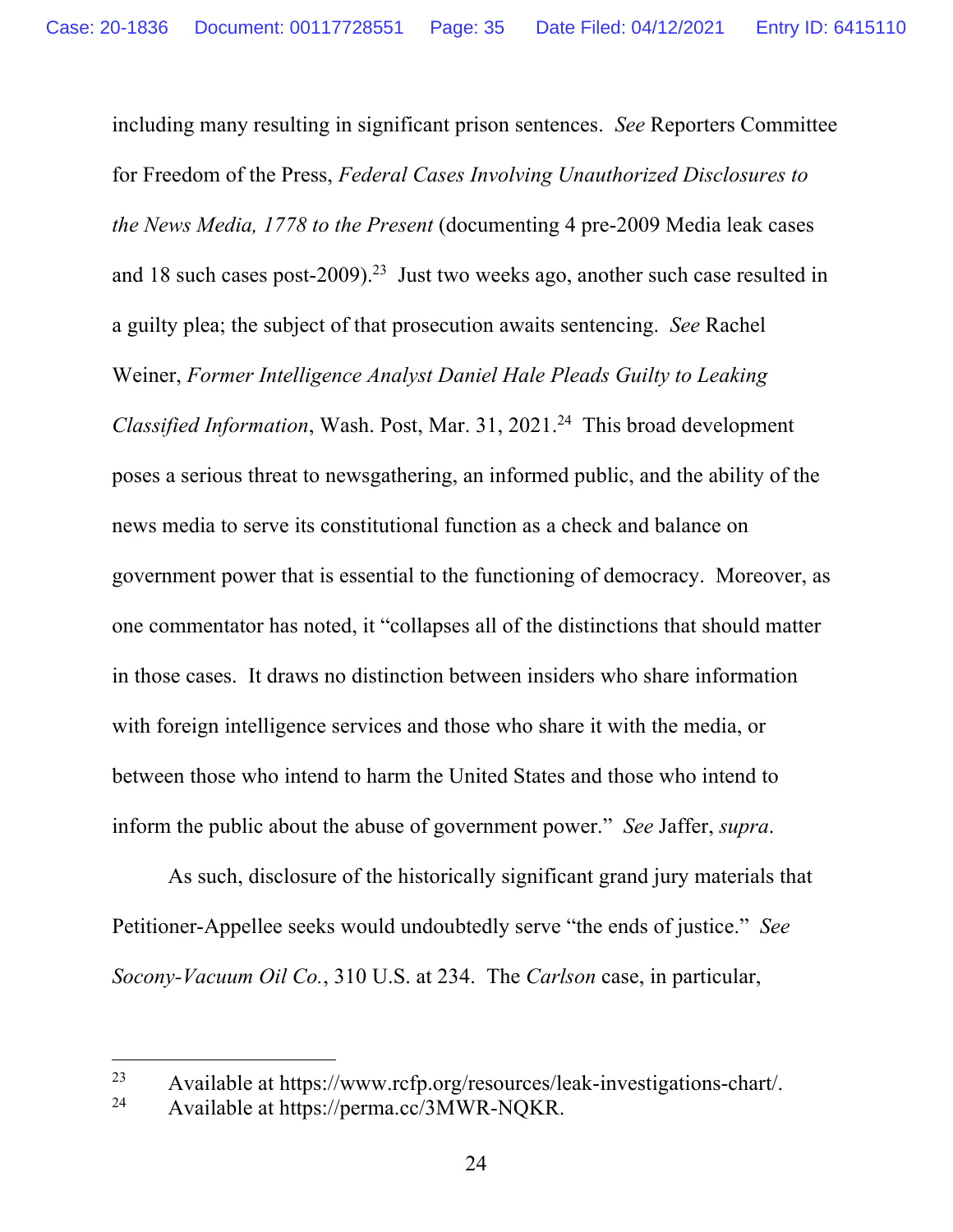provides insight into how. The petitioners in that case included Elliot Carlson, "a journalist and historian with a special expertise in naval history," 837 F.3d at 756, as well as amicus Reporters Committee for Freedom of the Press. *See* Docketing Statement for United States of America at 28, *Carlson v. United States*, No. 15- 2972 (7th Cir. Sept. 10, 2015). The petitioners sought access to grand jury "materials concern[ing] an investigation into the *Chicago Tribune* in 1942 for a story it published revealing that the U.S. military had cracked Japanese codes"—a closely held military secret at the height of World War II. *Carlson*, 837 F.3d at 755. The district court in *Carlson* ordered the release of the *Tribune* grand jury transcripts and the Seventh Circuit affirmed. *Id.* at 755–56.

Public release of the *Tribune* grand jury transcripts gave the news media, as well as historians and scholars, a more complete public record of a singular event in American history: the first and, to date, only known time that the government has sought the indictment of a major news organization for allegedly violating the Espionage Act by publishing classified information. And media coverage following release of the *Tribune* grand jury transcripts was not merely historical. It included commentary about the Espionage Act and the nature of unauthorized disclosures of information to members of the news media in general. *See*, *e.g.*, Ofer Raban, *Is the Assange Indictment a Threat to the First Amendment?*, AP News, May 2, 2019 ("An incensed President Franklin Roosevelt demanded that

25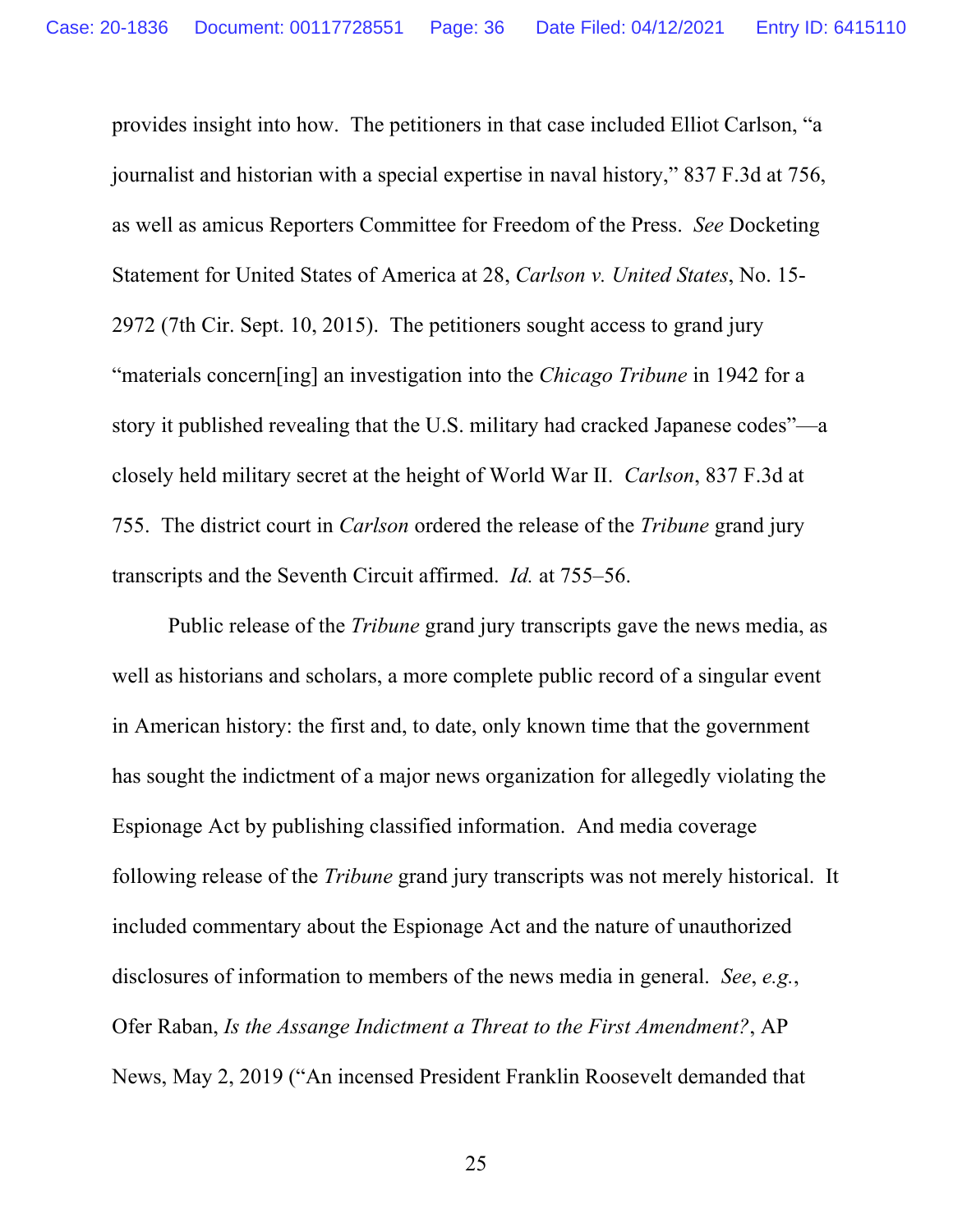Espionage Act charges be brought against the reporter, the managing editor and the Tribune itself. But [unlike Assange's grand jury, the *Tribune*'s] grand jury refused to issue indictments."); 25 Theodore L. Gatchel, *The Danger Posed by Leakers*, Providence Journal, Sept. 2, 2017 (arguing that "[t]he same issues that prevented justice after Midway are still in play today"); <sup>26</sup> Noah Feldman, *World War II Leak Case is a Win for Edward Snowden*, Bloomberg Opinion, Sept. 19, 2016 ("It's hard to escape the conclusion that the Justice Department under President Barack Obama was in part continuing its hard line against leakers. . . . The deeper lesson of the court's ruling is that it's absurd and undemocratic for secrecy to endure when there is no continuing reason to maintain it and the public interest supports disclosure.").<sup>27</sup>

The district court in *Carlson* was unequivocal in its later-affirmed opinion that disclosure of the historically significant records would "not only result in a more complete public record of this historic event, but will in the long run, build confidence in our government by affirming that it is open, in all respects, to scrutiny by the people." *Carlson*, 109 F. Supp. 3d at 1037 (citation and internal quotation marks omitted). The same is true of the grand jury materials at issue here, which document the government's pursuit and attempted prosecution of

<sup>25</sup> Available at https://bit.ly/3uN3zMD.

<sup>&</sup>lt;sup>26</sup> Available at https://perma.cc/9S5X-H9WV.<br><sup>27</sup> Available at https://perma.cc/BEL2-A3O3

Available at https://perma.cc/BEL2-A3Q3.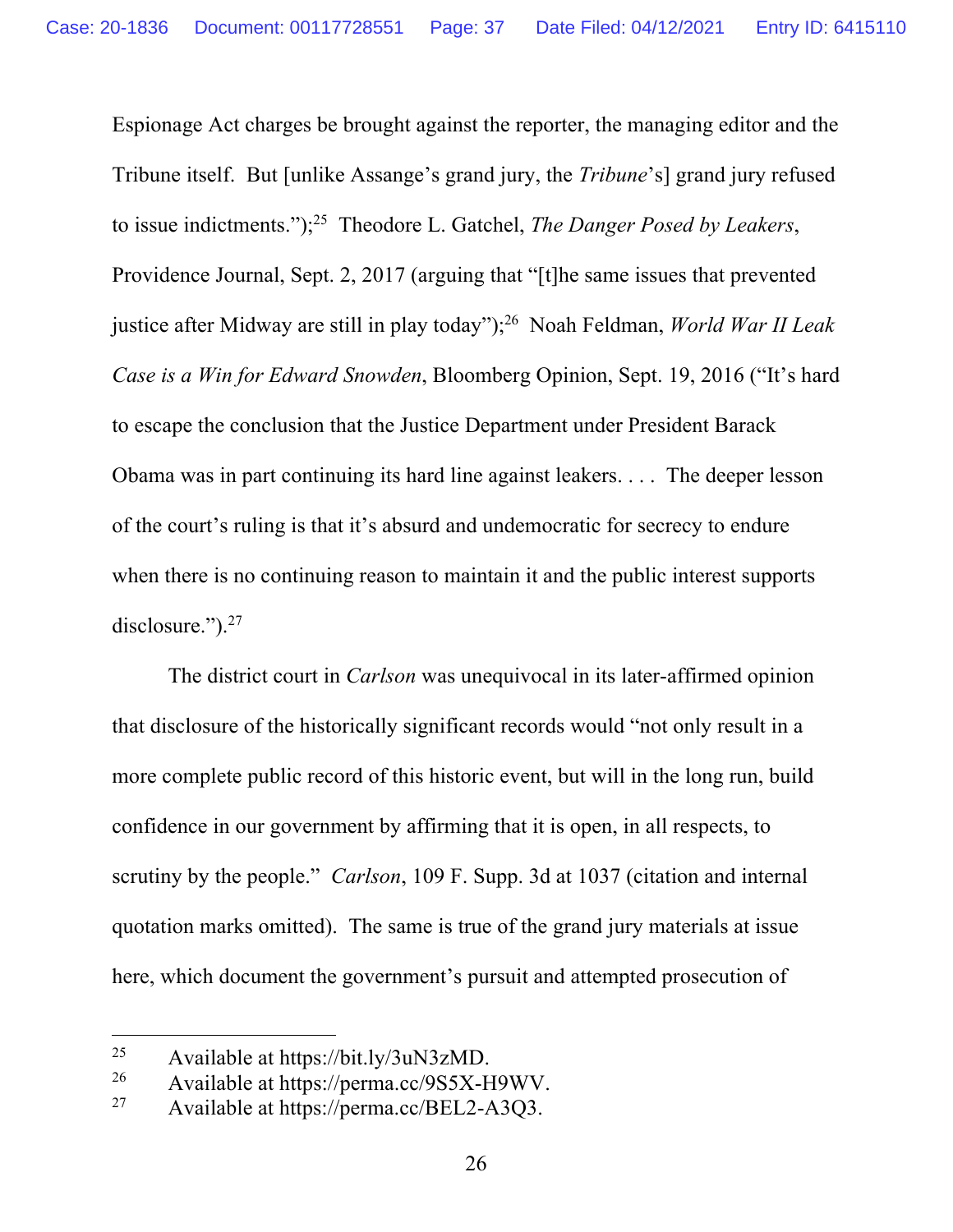perhaps the most storied and history-changing unauthorized disclosure to the press

of secret government records in American history.

## **CONCLUSION**

For the foregoing reasons, amici respectfully urge this Court to affirm the

decision of the district court.

Dated: April 12, 2021

Respectfully submitted,

/s/ Bruce D. Brown Bruce D. Brown  *Counsel of Record for Amici Curiae* Katie Townsend\* Lin Weeks\* REPORTERS COMMITTEE FOR FREEDOM OF THE PRESS 1156 15th St. NW, Suite 1020 Washington, D.C. 20005 Telephone: (202) 795-9300 Facsimile: (202) 795-9310 bbrown@rcfp.org  *\* Of Counsel*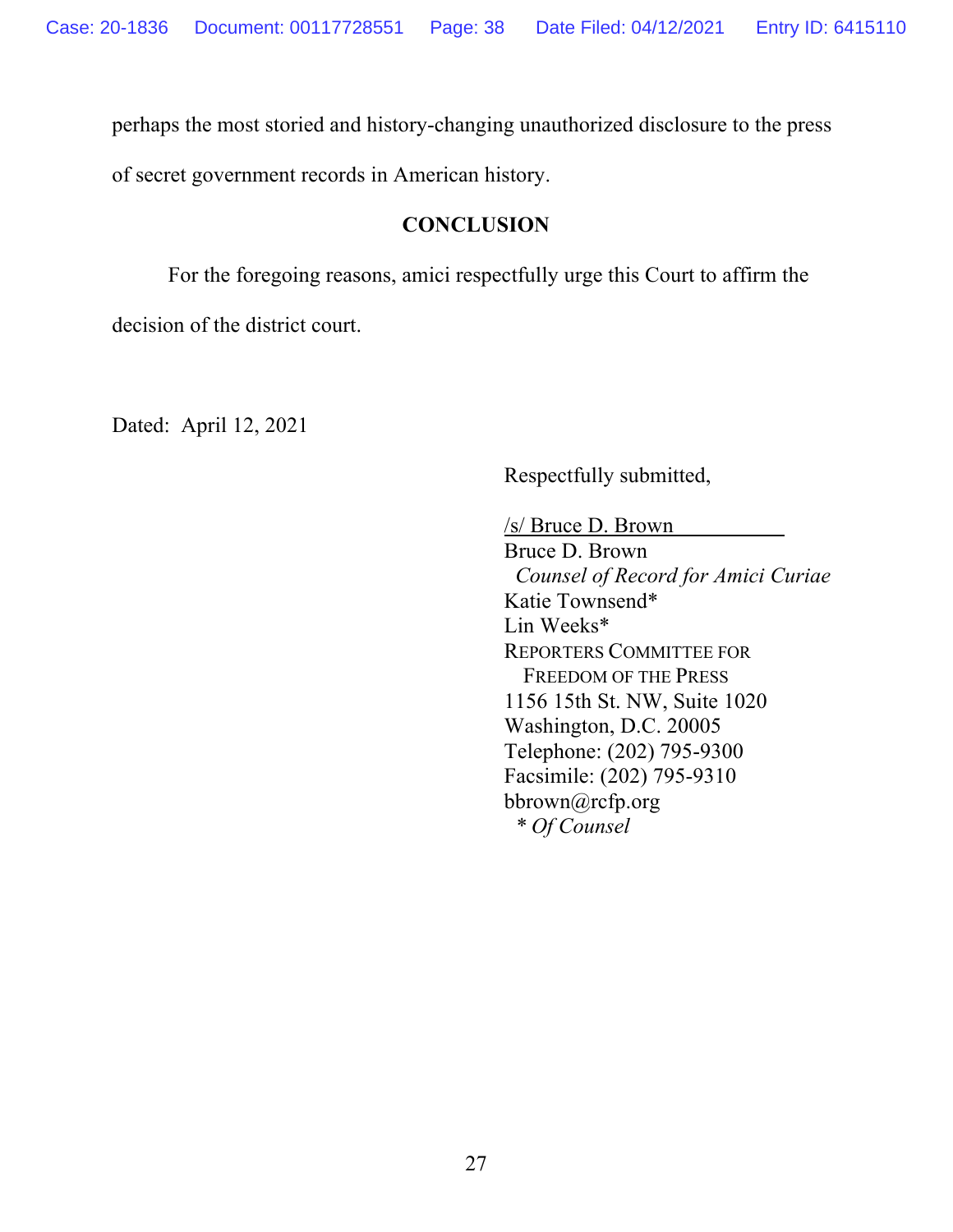### **CERTIFICATE OF COMPLIANCE**

1. This document complies with the type-volume limit because, excluding the parts of the document exempted by Fed. R. App. P. 32(f), this document contains 6,386 words.

2. This document complies with the typeface requirements of Fed. R.

App. P. 32(a)(5) and the type-style requirements of Fed. R. App. P. 32(a)(6)

because this document has been prepared in a proportionally spaced typeface using Microsoft Word with Times New Roman in size 14 font.

Dated: April 12, 2021

/s/ Bruce D. Brown Bruce D. Brown *Counsel of Record for Amici Curiae*